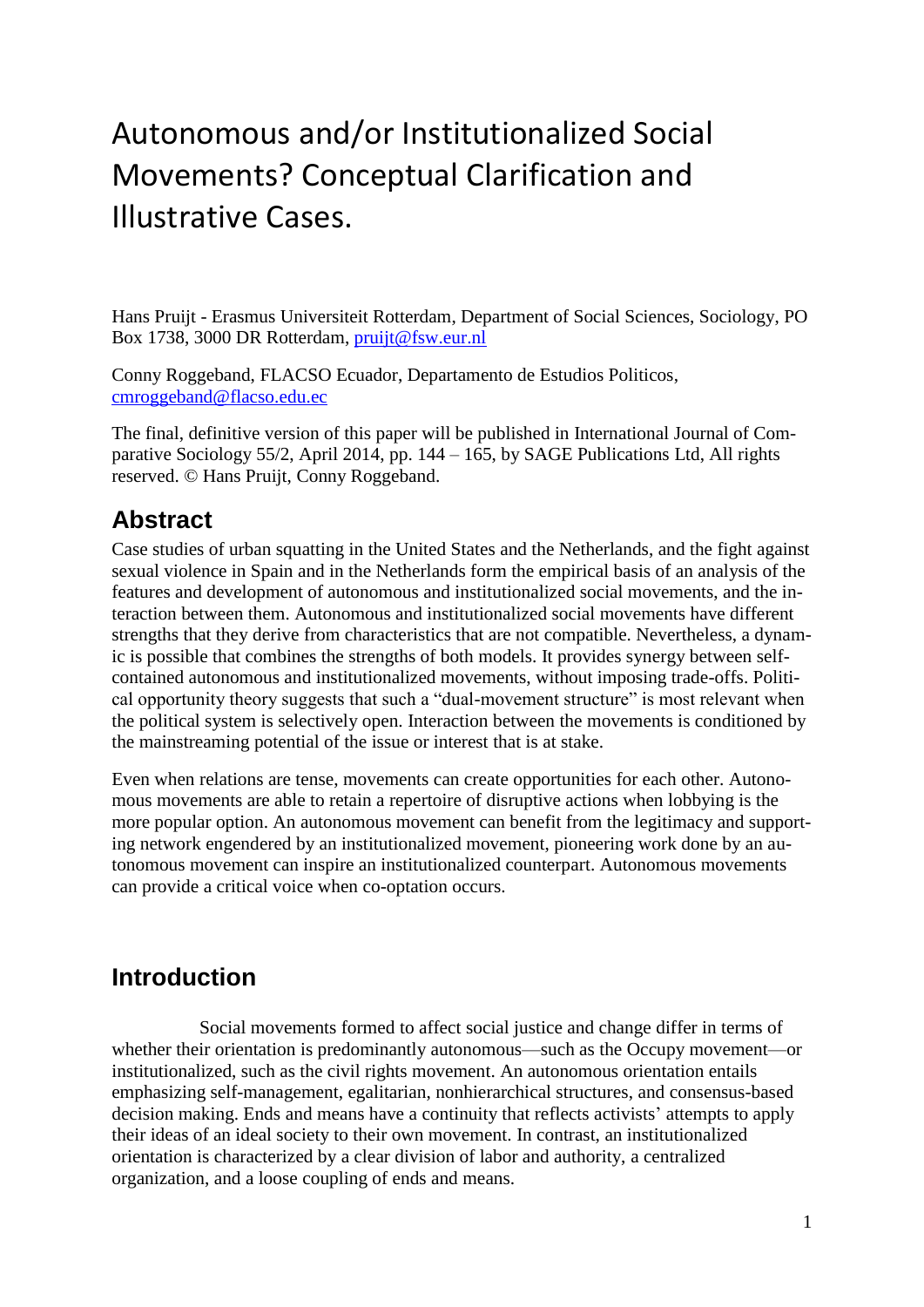The autonomous and institutionalized models have different strengths. In the autonomous model, movements are free from the constraints of representative politics (Katsafiacas 1997), are able to trigger institutional disruption to defy the elite (Piven and Cloward 1977), and can mobilize without having to command large resources. New social movement theory suggests a further advantage: The autonomous model is attractive to those who share post-materialist values (Offe 1985), especially a growing section of the middle class, the "social and cultural specialists" (Kriesi et al. 1995). Participants can be active without a fixed commitment (Tarrow 1994). In contrast, the strengths of the institutionalized model include good prospects for sustained relationships with allies and supporters, low risk of dispersion of power, cohesion, and a relatively good ability to contain repression (Tarrow 1994). In this paper, we explore the idea that a dynamic that combines the strengths of both models is theoretically possible. Combining the strengths of both models implies overcoming a tradeoff problem because the strengths of the institutionalized model presuppose control, hierarchy and bureaucracy, while the strengths of the autonomous model presuppose the opposite features. Existing research shows that such a trade-off can lead to a dilemma that can be detrimental to a social movement or a social movement organization (SMO). Breines (1980) describes how the American New Left Movement of the 1960s was unable to solve the dilemma between building up organizational power and engaging in "prefigurative" politics", i.e. shaping the movement along the lines of the desired society. Staggenborg (1989) notes that there is a tradeoff of innovation and stability that is difficult to avoid: stability is best served by a formalized organization, and innovation by an organization that is less-formalized, and suggests that success is likely to come from a combination that contains separate organizations that are either clearly formalized or clearly less-formalized. This can be seen as an example of a general theoretical solution for trade-off problems caused by incompatibilities: differentiation into optimized subsystems with contrasting features (cf. Scott and Davis 2007, 76-79).

Following this logic, our analysis focuses on the interaction between selfcontained entities that have pronounced characteristics that place them on either side of the autonomous – institutionalized spectrum. Taking a comparative approach, we explore this dual movement structure with the aim to shed light on the context-dependent mechanisms that are involved in its emergence and on synergistic dynamics.

The analysis yields three theoretical results:

1. A rebuttal of the idea that as a result of cultural change, autonomous "new social movements" have superseded movements that have more institutional characteristics, making them obsolete.

2. A demonstration of the value of moving beyond the movement level to a higher level of inclusiveness – analogous to organizational field level analysis (Scott and Davis 2007) - to bring synergistic mechanisms to light.

3. Opening space to analyze synergistic effects beyond the familiar "radical flank" effect" (Koopmans 2007, 27), that is, the possibility that pressure from a movement's radical wing enables the moderate wing to push demands. For this reason, we attempt a clear analytical separation between the autonomous vs. institutionalized and the radical vs. moderate dimensions.

First, this paper provides some conceptual clarification. Then, we address the opportunities based framework that forms the theoretical starting point for our explorations, before introducing the case studies—urban squatting in the Netherlands and in the US, and the fight against sexual violence in the Netherlands and Spain. We also discuss the selection of these cases.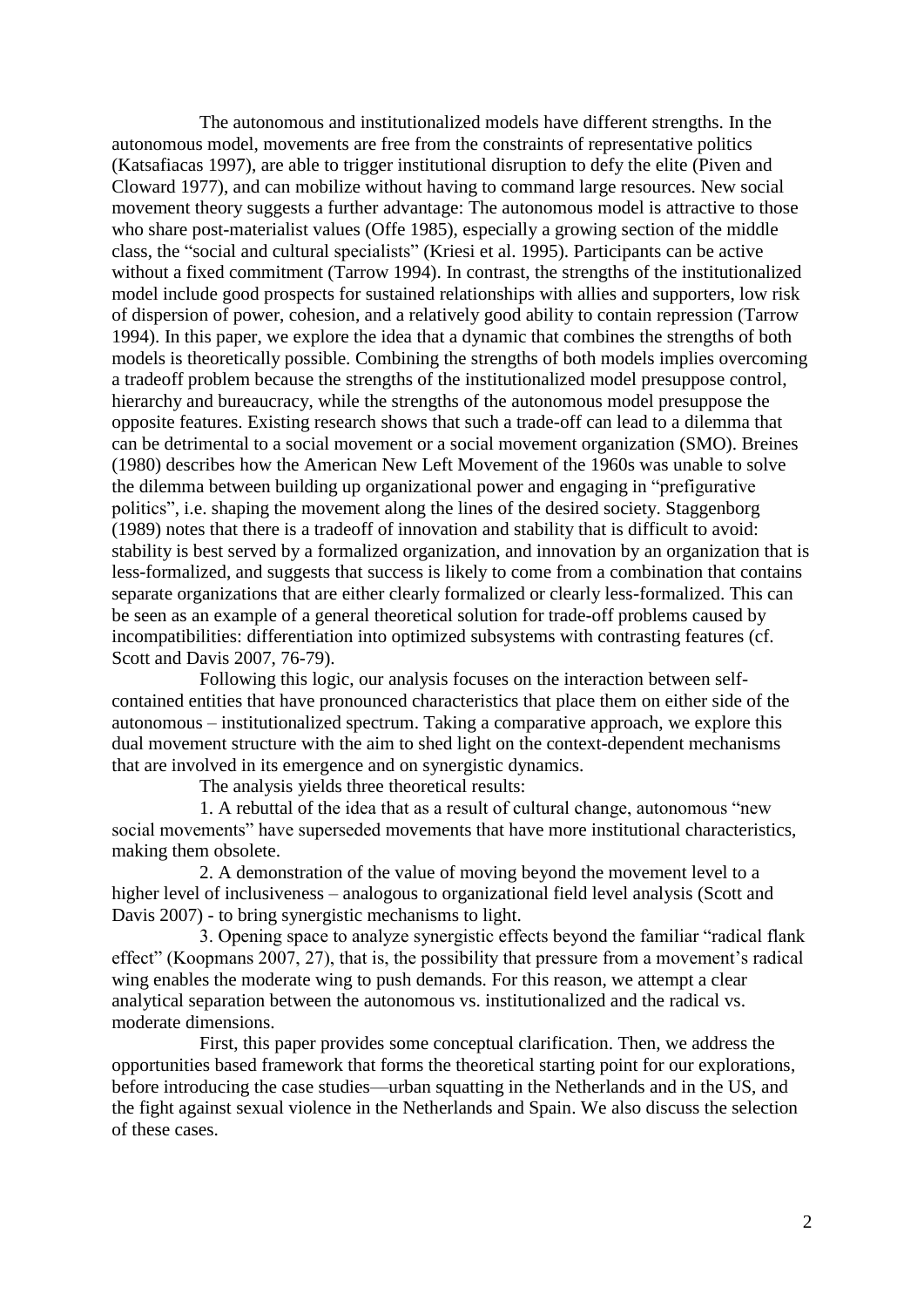# **Conceptual clarification**

Table 1 summarizes the common characteristics of the autonomous and institutionalized models. In the autonomous model, self-management is both internal and external, and alignment with external actors such as political parties is not accepted. However, the autonomous model does not exclude embarking on institutional actions, such as making demands to the state, using the legal system, seeking help from political parties, or accepting subsidies.

| <b>Autonomous Model</b>                    | <b>Institutionalized Model</b>             |
|--------------------------------------------|--------------------------------------------|
| Self-management                            | Clear division of labor and authority      |
| Attempts to create egalitarian, nonhierar- |                                            |
| chical structures                          |                                            |
| Consensus-based decision making            |                                            |
| Continuity between means and goals         | Means and goals loosely coupled            |
| Alignment with external actors is unac-    | Alignment with external actors is accepta- |
| ceptable                                   | ble                                        |
| Individual before the organization         | Organization before the individual         |
| Creation of alternatives                   | Transformation through institutions        |

| Table 1. The autonomous and institutionalized models |  |  |  |
|------------------------------------------------------|--|--|--|
|------------------------------------------------------|--|--|--|

Yet, these actions present a dilemma and may be a source of controversies (see Katsiaficas 1977, 77) and internal conflict. An extreme example of the latter is a conflict about institutionalization in Spain, which culminated in 2009 when anti-institutionalist activists expressed their disapproval of attempts to achieve legalization of the squatted social center Patio Maravilla by means of a bomb attack.

Flesher Fominaya (2007, 339) noted that "in institutional politics, the individual exists for the organization and the individual is dispensable; in autonomous politics, organizations [...] exist to serve the desires and goals of the individuals participating in them, and are therefore dispensable." Part of the institutionalized model is a clear division of labor and authority and a tendency to seek transformation through existing institutions rather than through the creation of alternatives (Flesher Fominaya 2007).

We see the distinction between autonomous and institutionalized models as quite separate from the distinction between moderate and radical tendencies. Thus, a movement that is predominantly autonomous may be radical, but are not necessarily so. For example, a group's aim to create an alternative to the establishment does not imply the desire to overthrow the political system. In addition, an autonomous movement may have radical and moderate wings, as in the case of the squatters in Amsterdam described below.

A dual movement structure consists of self-contained social movements or SMOs that focus on the same issue or interest but are positioned on opposite sides of the autonomous – institutionalized spectrum. The term "movements" needs to be specified here. It refers to a narrow sense of the term that allows for more than one movement focusing on the same issue, not to the equally current use of the term as a conceptual container for all activism related to a given issue.

In a dual movement structure, the movements or SMOs develop separately which enables them to maximize their respective strengths. Instead of the term "dual movement"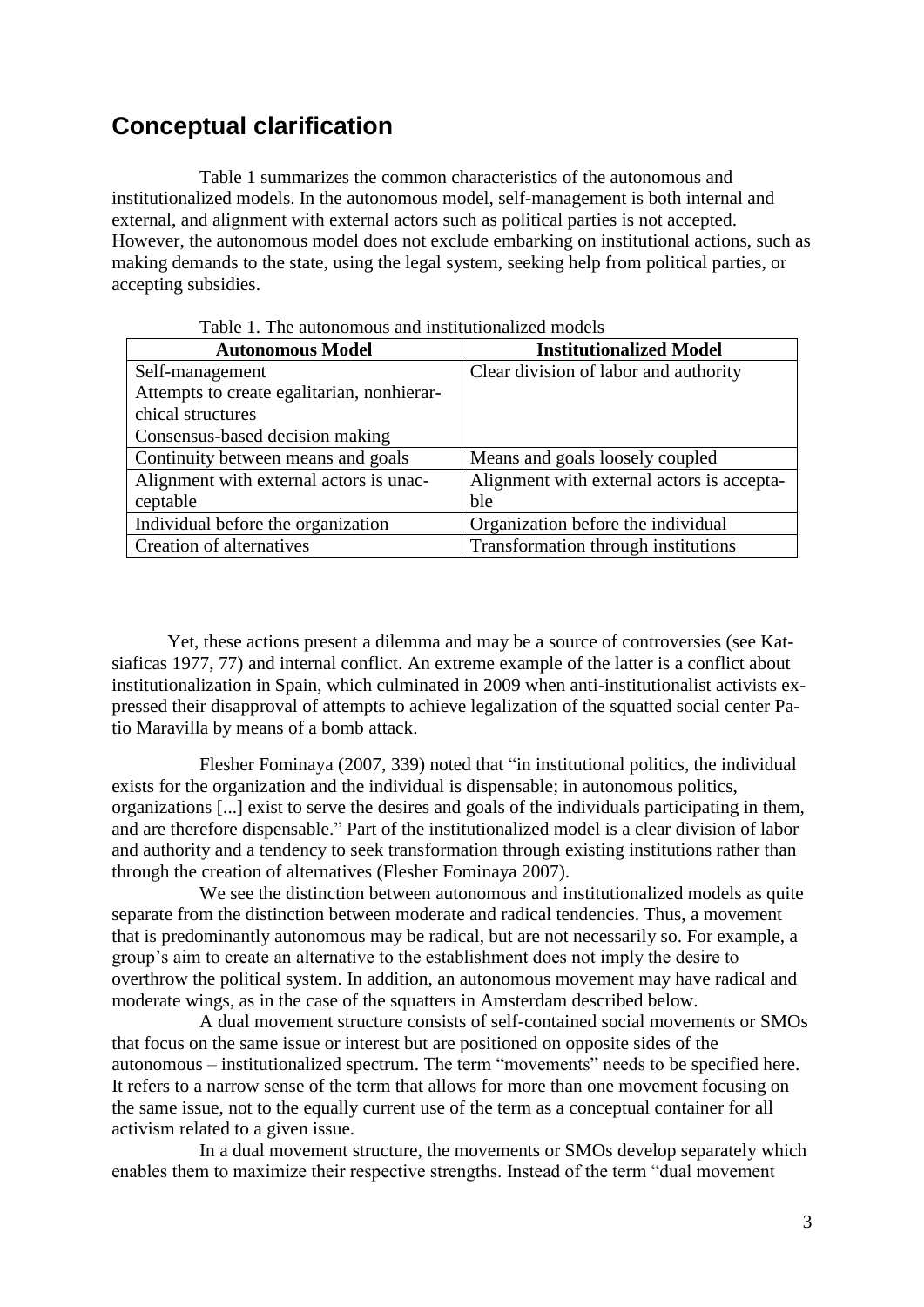structure" we could have proposed the metaphor of a body with wings, which more or less works when distinguishing radicals from moderates. However, for our purposes, such an image may result in the concept of "autonomous wing," which entails a contradiction in terms.

### **Theory and case selection**

Our starting point is political opportunity theory. The current literature makes it quite clear that mobilization, shaping and success of social movements cannot be understood without considering the role of opportunities. Mobilization takes place in response to manifest opportunities, the structure of opportunities determines possible outcomes and the chance for success, and in contrast to earlier thinking on resource mobilization, movements cannot be deliberately created by determined entrepreneurs, even if they use sophisticated strategies (Tarrow 1994; McAdam 1995). This implies that a dynamic that combines the strengths of the autonomous and institutionalized models will normally not be created by design.

Opportunity theory holds that when opportunities are visible, expectations for success rise, encouraging collective action (Bröer and Duyvendak 2009; Koopmans and Muis 2009). Between opportunity and action, a lot happens that a deterministic model cannot capture (Goodwin and Jasper 1999). The political context provides a filtering process in which activists consider only actions that are consistent with perceived constraints (Kriesi 2007, 68). Established repertoires of action affect this filtering process as do frames designed to organize experience by simplifying and condensing aspects of "the world out there," to find resonance, and to guide action (Benford 2000).

Opportunity theory suggests at least one scenario in which a dynamic that combines the strengths of both models develops. A core variable is the openness of the political system, i.e. how easy or difficult it is for social movement actors to get access (Meyer, 2004). Some political systems are generally open, while other political systems are selectively open, i.e. there are gatekeepers who decide on the basis of the movements' demands whether a given movement will get access (cf. Kriesi et al. 1995). We can infer that such selectivity hinders autonomous movements in gaining access, because their framing is inherently inconsistent due to their decentralized structure and emphasis on individual expression. The corollary is that when the political system is selectively open, there can be niche opportunities to get access that require the unequivocal framing that only the institutionalized model can provide. This can be an impetus for activists to follow the institutionalized model.

The theoretical dual movement scenario assumes that there are also activists on the scene whose cultural preferences steer them in the direction of the autonomous model. This assumption seems reasonable, because since the 1960s, many activists feel more at home in a movement in which autonomy is part of a collective, countercultural identity (Melucci 1989; Polletta and Jasper 2001) and revel in self-organization, flexible commitments, and freedom from representative decision making. Even when the political opportunity structure is unfavorable to them, for instance when the political system is selectively open, movements that express an autonomous identity can still develop. This is because identity based movements are not very dependent on the political opportunity structure (cf. Kriesi et al. 1995; Kriesi 2007). Once there are separate movements or SMOs with different approaches, but focusing on the same issue or interest, they will create opportunities for each other (cf. Whittier 2007).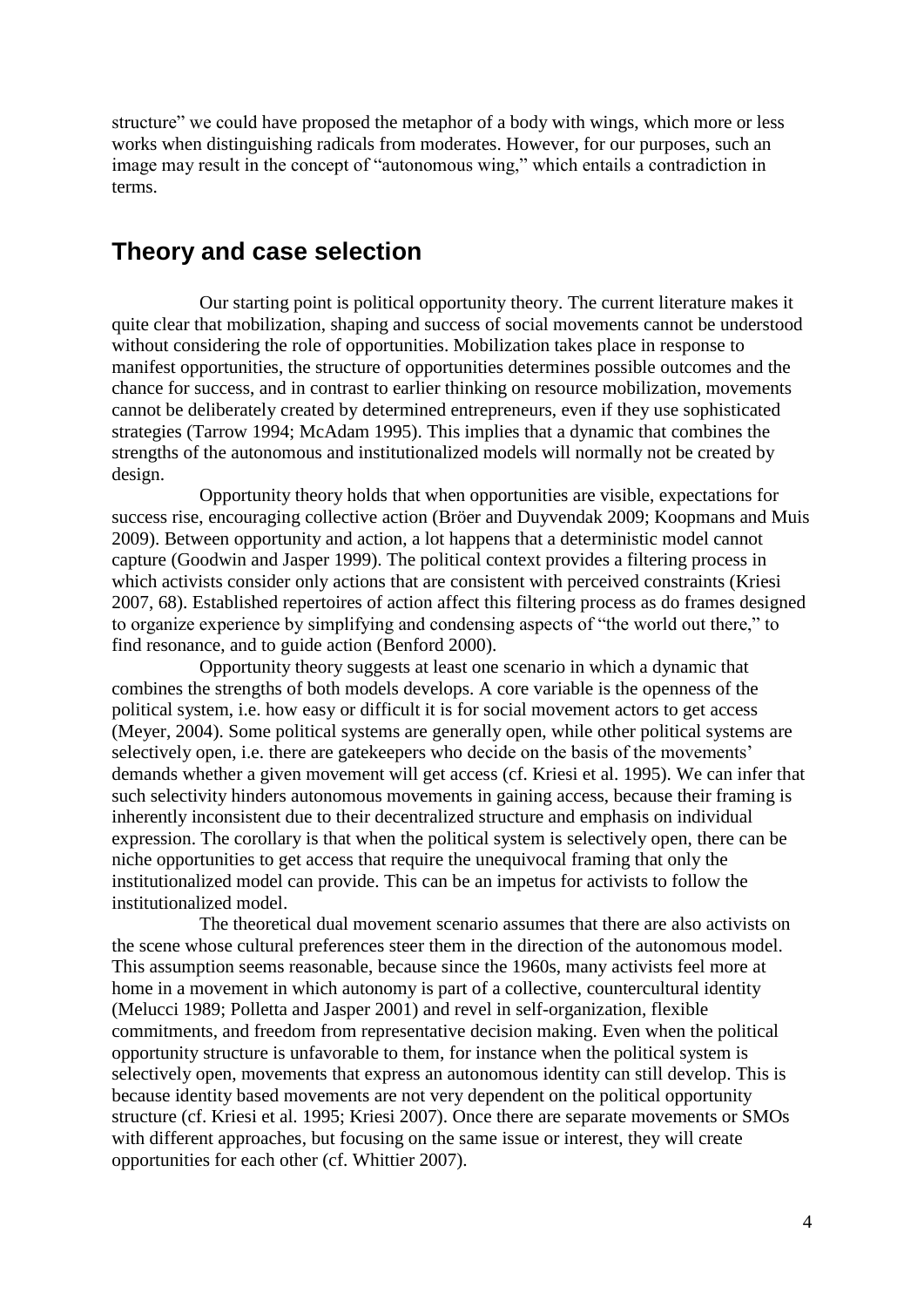We should allow for the possibility that the relationship of the movements' demand set to pre-existing ideas in the larger context conditions how the dynamic takes shape. In other words, this is the discursive opportunity structure which refers to the issues that a social movement is able to raise and to the viewpoints for which activists can expect resonance (Ferree 2003). The question is whether demands that are fundamentally at odds with the property relations of modern capitalism lead to different dynamics than demands that can be accommodated to liberalist ideologies. We can conceptualize this as the mainstreaming potential of the issue or interest at stake. When there is a great mainstreaming potential, activists can gain a lot by reaching out to as many people as possible, and this can stimulate cooperation between institutionalized and autonomous movements or SMOs.

These theoretical considerations motivated our case study design and case selection. We directed the research at issues/interests that could be studied in a context characterized by a generally open political system, as well as in conjunction with a political system that is selectively open to social movements. Therefore we studied urban squatting in the Netherlands, following Kriesi et al. (1995, 36-37) who describe the Dutch political system as characterized by "informal inclusion", and in the US. The latter choice reflects Tarrow's (1994: 90) assessment that the American state "presents an open door to groups which advance modest goals (..) but sets up a barricade against those who challenge property or security."

Because we wanted to explore the dynamic under different discursive conditions, we performed a theoretical replication (Yin 2009) by adding a second issue/interest, the fight against sexual violence. We deem the fight against sexual violence to have more mainstreaming potential than squatting. Squatting can provide low income housing, revive abandoned buildings, make unfunded cultural entrepreneurial projects possible and contribute to preservation efforts (Pruijt 2013b), but it is at odds with the role of private property in capitalism. The fight against sexual violence does not threaten central institutions, revolves around a widespread risk, resonates with a human right that is even more entrenched than the right to housing and is integral to notions of modernization.

For our case representing the fight against sexual violence combined with a political system that is generally open, we chose the Netherlands. For the case in which the political system is selectively open, we selected Spain. Spain is known as a country in which feminists had difficulty in getting access to the political system, unless they associated themselves as "double-militant feminists" (Colomer 2008; Threlfall 1996, Pereria 2003) with the social democratic party, *Partido Socialista Obrero Español* (PSOE) that led the government in 1982–1996 and 2004–2011. Table 2 summarizes the case selection.

|  | Table 2. Case Selection |  |
|--|-------------------------|--|
|  |                         |  |

|                              | Issue or interest has low | Issue or interest has high  |
|------------------------------|---------------------------|-----------------------------|
|                              | mainstreaming potential   | mainstreaming potential     |
|                              | (anti-systemic)           | (reform-oriented)           |
| Political system generally   | Urban squatting in the    | The fight against sexual    |
| open                         | <b>Netherlands</b>        | violence in the Netherlands |
| Political system selectively | Urban squatting in the US | The fight against sexual    |
| open                         |                           | violence in Spain           |

## **Urban squatting**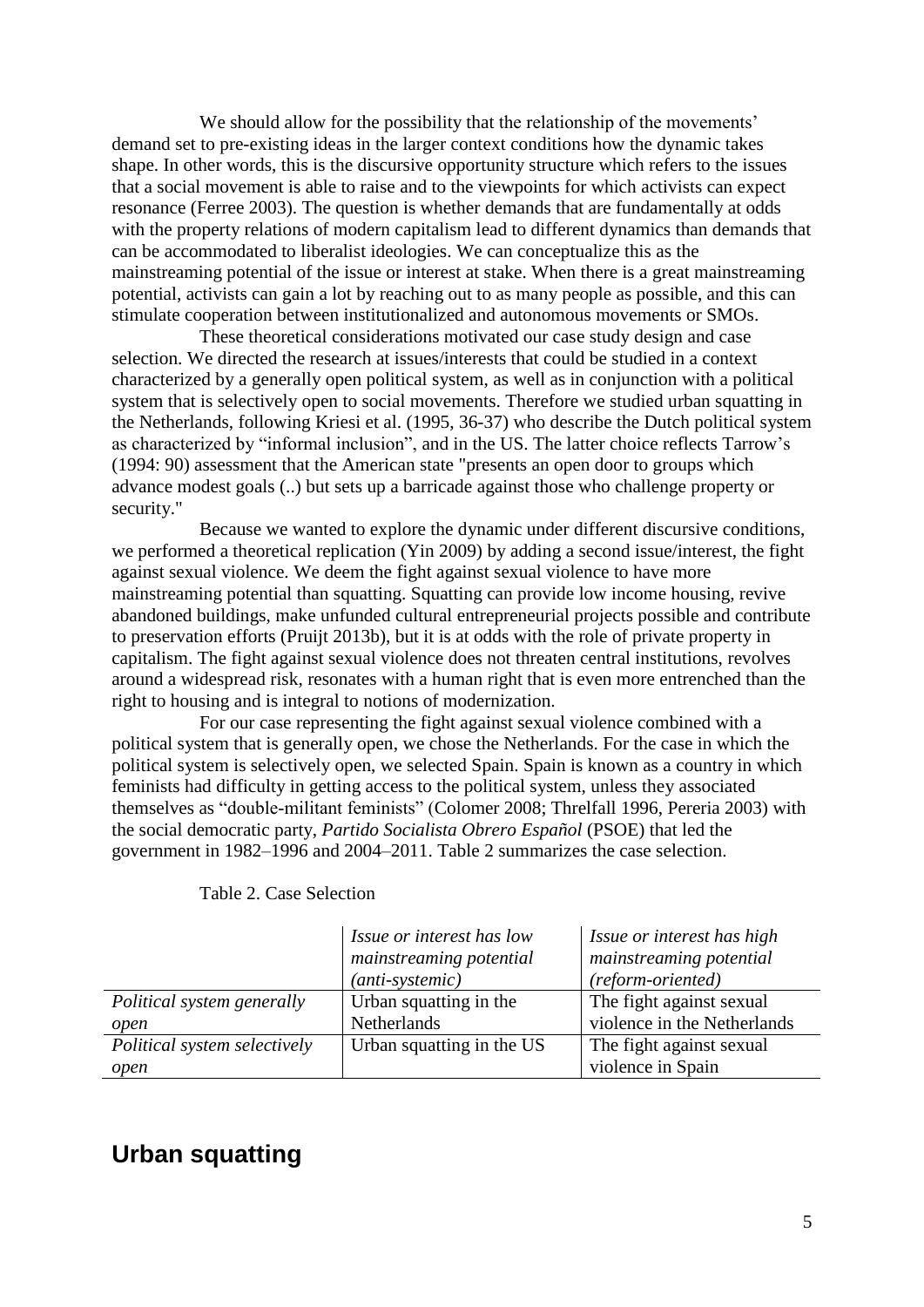For this study, we examined urban squatting—living in or otherwise using a dwelling without the owner's consent—in Amsterdam and in New York. In addition to consulting the extensive descriptive literature about the Amsterdam squatters' movement, this research included interviews, examination of archives, and systematic collection of documentation that the movement has produced. An important source of information was a complete set of periodicals that squatters published (*Kraakkrant*, 1976–1981, and its successors, *Laatste Waarschuwing*, 1981; *Bluf!* 1981–1988; *NN*, 1988–1995; and *Ravage*, 1996–2002). Participant observations in meetings occurred until 2012. We also studied squatting in New York using the descriptive literature, complemented by all news articles (278) on squatting in New York City that could be retrieved from the Lexis-Nexis database, background documents on housing policy in New York available online, and documents that squatters published on the Internet. Finally, our research included interviews with fourteen squatters, visits with three organizations related to squatting, examination of archives, and discussions with activists.

#### **Urban squatting in Amsterdam**

From its outset in 1963, squatting in Amsterdam entailed an autonomous movement, a decentralized network of informal groups (Pruijt 2003).

There was one brief episode that can be seen as an experiment to combine the strengths of both models. In 1969, activists, some of whom had previously been active in an anarchist group, *Provo,* that promoted squatting, started the *Kabouter* (gnome) movement with the aim to take part in local elections and to unite a wide range of society-changing initiatives, including squatting. The structure was a federation of autonomous groups, governed by a weekly open "Peoples Meeting" plus "interdepartmental" meetings of group representatives. The *Kabouters* used parody and irony to express their ambivalence towards the institutional aspects of their endeavor by presenting themselves as a state, *Oranje Vrijstaat* (Orange Free State), and by playing with a terminology derived from communist state bureaucracy. The autonomous squatting branch, for example, was called the "People's Department of Housing."

This People's Department of Housing, also known as *Aktie '70*, was successful in garnering resources and media attention, attracting volunteers and staging protests against evictions. In a famous prank, they took the Mayor's seat from the city council chambers and cut down its legs in a public event; later, it turned out to be a fake seat, the real one was found in a storage space in the town hall. By organizing a national squatting day they contributed to the diffusion of squatting. However, this productivity only lasted a short while. There was internal disagreement about whether or not to take part in the national election. The *Kabouters* in the city council were attacked for not listening to the People's Meeting, and they were also divided among themselves on the issue of direct vs. parliamentary action, and whether or not it was wise to demonstratively smoke pot in the council chambers. Leaders, most notably Roel van Duijn, became celebrities, which led to accusations of self-promotion from rank-and-file *Kabouters*. These internal conflicts led to *Kabouter/Oranje Vrijstaat's* collapse in 1971, after 18 months (Tasman 1996; Bogad 2005). The *Kabouter* experiment illustrates the difficulty of combining the strengths of the autonomous and institutionalized models in a single collectivity.

The closed thing to an institutionalized approach to squatting in Amsterdam involved alternative social service organizations designed to help people and change society at the same time. Some were subsidized, and facilitating squatting was part of their activities. In 1973, social service centers, including Streetcornerwork, founded the *Kraakpandendienst*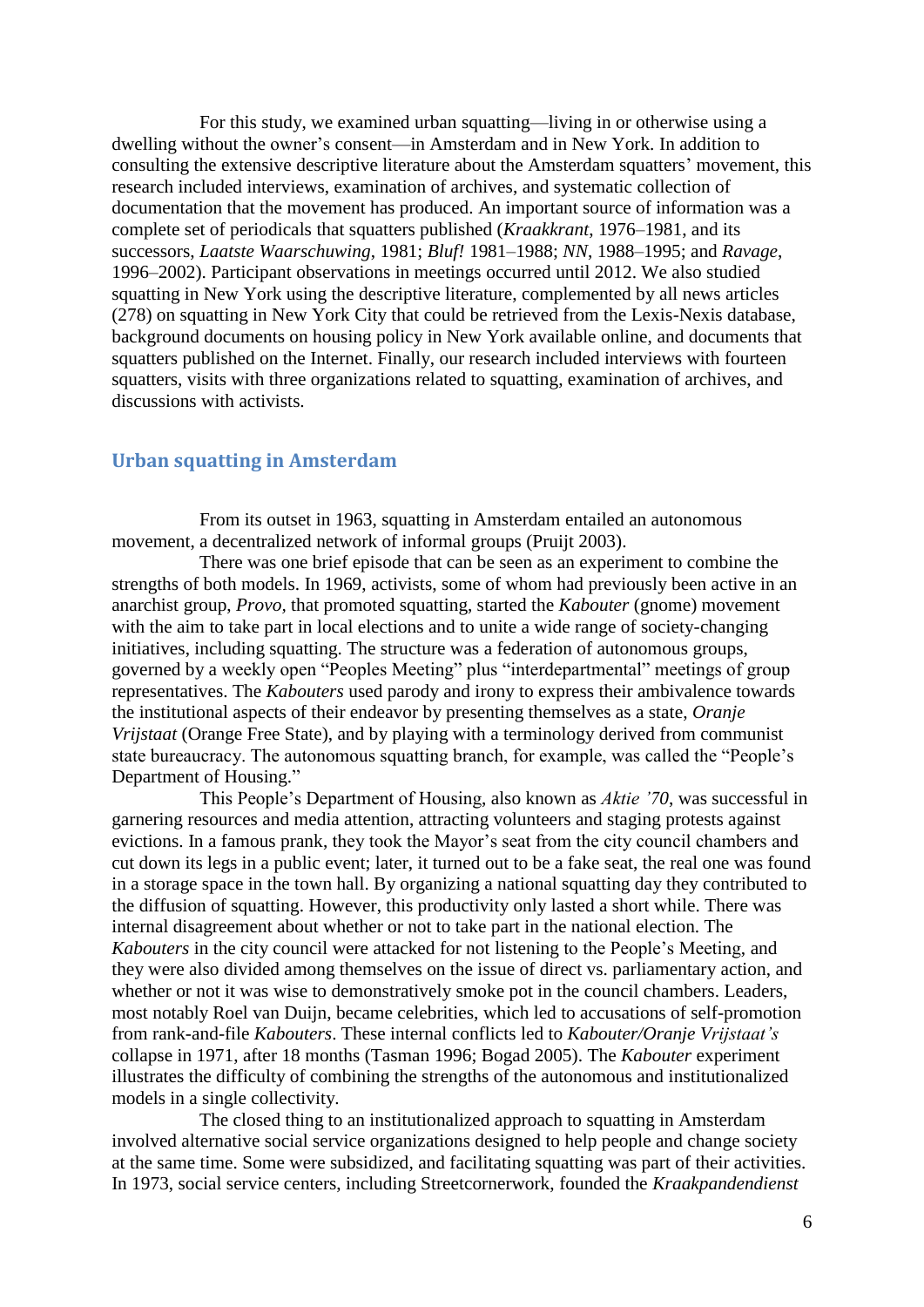(Squats Service) to cater for squatters in need of extra assistance. The *Kraakpandendienst* also aimed to involve homeless people and junkies in fixing up squats.

Meanwhile, the squatters' movement in Amsterdam continued to develop along the lines of the autonomous model. Although the movement was not devoid of hierarchy, there was an ideology of self-management (Wietsma, Vonk, and van der Burght 1982; Kadir 2010). Flexible teams, organizing from the bottom up, built up an infrastructure consisting of advisory services for aspiring squatters in several neighborhoods, telephone trees, squatters' media, bars and restaurants, theaters and concert halls, workshops, and a bureau that investigated real estate speculators (Duivenvoorden 2000). Squatting manuals emphasized that prospective squatters should be self-reliant and self-organizing. The autonomous model informed both the movement's radical segments that engaged in confrontations with the authorities, and the moderate groups that were busy creating artists' workspaces and businesses such as a theaters, restaurants, and shops.

Consistently, the political system was open for squatters. In 1973, four *Kabouters* combined the business opening up new squats with political work as city council members (Tasman 1996, 198). Starting in the late 1970s, direct talks between squatters and politicians were manifold in the context of the legalization of two hundred of the buildings that were occupied by squatters (Duivenvoorden 2000, 323).

The municipality also offered to make repairs to some of the squats that were slated for eventual demolition, to help keep the buildings habitable in the meantime. In many conflicts, for example in 1980 when squatters made street barricades in the Vondelstraat, politicians mediated. Squatters were accepted as participants in city planning dialogues, for instance in the east docklands. In 2010, squatters were able to mobilize politicians from the labor, green and liberal democratic parties against criminalization of squatting (Pruijt 2013a). Thus, the Dutch squatting case exemplifies the conditions present in the low-mainstreamingpotential / open-political-system box of Table 2. Autonomous activists encountered few restrictions when they tried to get access to the political system, there was no incentive to go the route of the institutionalized model.

#### **Urban squatting in New York City**

In contrast with Amsterdam, in New York an autonomous squatters' movement existed, but a significant institutionalized movement also emerged. To get a clear view of possible causes for this emergence, we split the examination of squatting in New York into two episodes: the 1970 squatting wave and that from 1978 onwards.

In 1970, the Upper West Side of Manhattan, then a working class area, was in the throes of urban renewal and the planned displacement of poor, predominantly immigrant families to make room for more upmarket housing. Scores of empty and still (partly) occupied buildings in the neighborhood were slated for demolition, while some families doubled or tripled up because they could not find an affordable apartment. These circumstances triggered a squatting wave that attracted a variety of people.

The first category consisted of political entrepreneurs who aimed to build powerful SMOs. A housing movement encompassing various SMOs sought to stop and reverse the displacement of low-income families, destruction of usable housing, poor maintenance, and warehousing of empty apartments. The city provided extra impetus to the mobilization because it failed to deliver on its promise to allow displaced tenants to return to the neighborhood. Squatting followed an incident in which a boy died from carbon monoxide poisoning linked to a boiler that the city had refused to fix, despite repeated pleas from the boy's mother.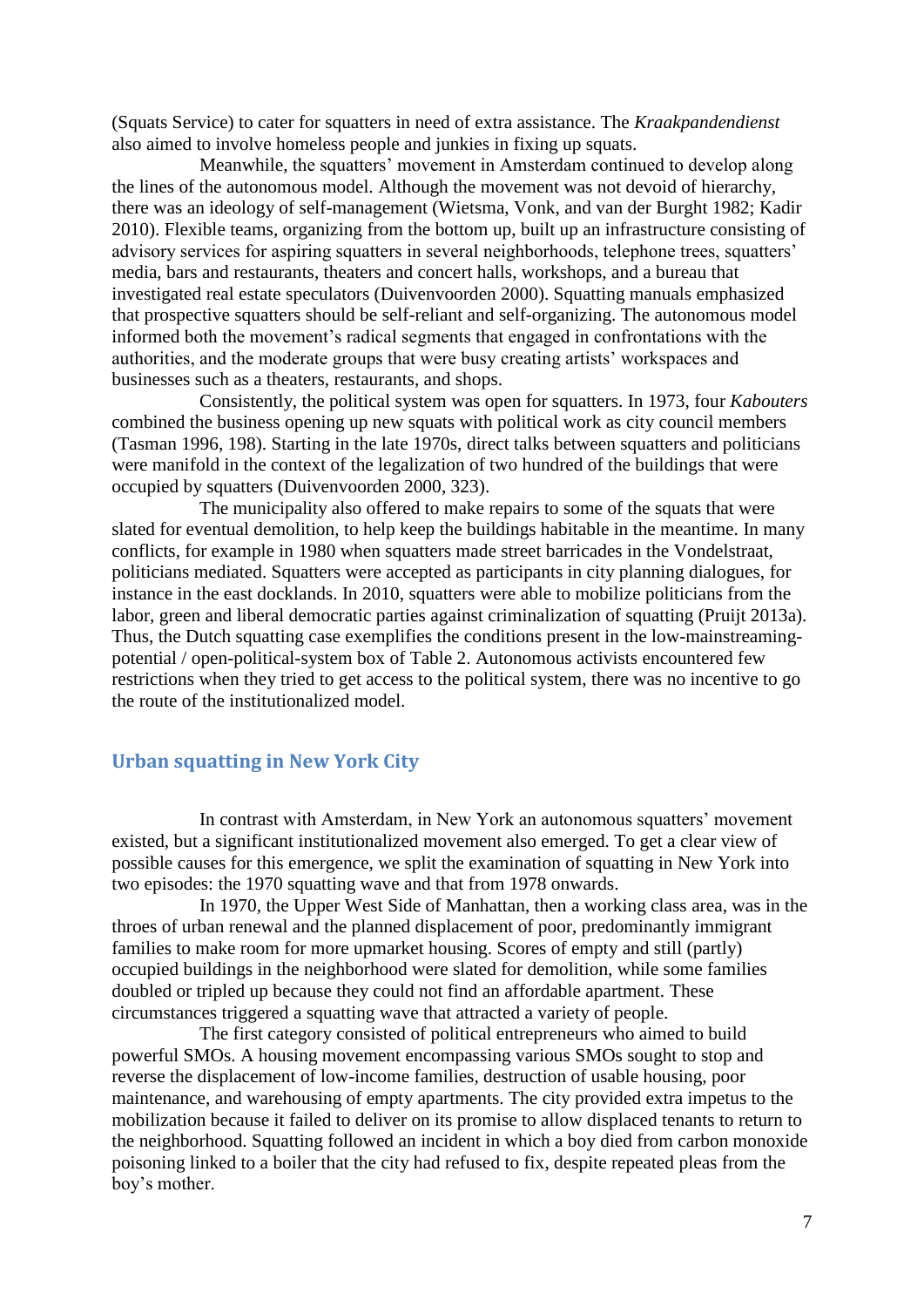Activists mobilized families, including the family that had suffered the tragedy, to squat in thirty vacant apartments that were in better shape than those where the families normally lived. Muzio  $(2009, 121)$  described the action as "more spontaneous than part of a deliberately planned strategy of an organized movement." The action launched the organization Operation Move-In (OMI), which focused on squatting in city-owned buildings, including a storefront where it established its office. Increasingly, the movement developed in the direction of the institutionalized model. Police efforts to stop the occupations mandated a high level of coordination to ensure press photographers were present when smoothly operating teams opened up the apartments (Schwartz 1986).

A further turn towards the institutionalized model involved a motive that is not usually included as one of this model's strengths: the exclusion of potential participants. The squatter's movement attracted people from a wide variety of locations, against the preference of Puerto Rican group called *El Comité*, which joined OMI and sought to restrict squatters in apartments to residents or former residents from the neighborhood (Muzio 2009, 124). One of the *El Comité* organizers explained:

We decided we wanted to control the housing situation in a more organized fashion [...] We started planning which buildings should be taken over, which families should go here or there. We became more organized, rather than spontaneous. (Muzio 2009, 124).

An additional step towards the institutionalized model was alignment with a related but new goal: Activists in the fight against gentrification embraced squatting as a tactic to pressure urban planners to allocate a higher proportion of low-income housing to redevelopment sites (Muzio 2009). Schwartz (1986, 12) stated that these activists "tried to use the squatters as bargaining leverage"; in the end, some squatters were evicted, others legally allowed to stay.

The second category of people attracted to the squatting movement included students and other young people looking for a "summer project" (Brotherton 1978, 196). However, in neighboring Morningside Heights, the movement took less of a turn towards the institutionalized model. Here, a small team of five or six young men who lived, studied, or worked in the area, and who were interested in housing issues, organized squatting in buildings that were standing virtually empty because the owner and a nonprofit organization planned to build a facility for the elderly there. The activists recruited families from Operation Move-In's waiting list, and organized meetings, the actual squatting, legal assistance, and contacts with the media and supportive organizations. In this case, repression was not an urgent problem, since the developer was church-related and sensitive to normative pressure to avoid police action against poor families. Thus, this example suggests that a subtle difference in the opportunity structure can affect whether a movement develops in either the autonomous or the institutional direction.

The organizers planned to transfer leadership to the squatters, who continued to hang onto their buildings as a loosely self-organizing group, with their main collective project being "Plaza Caribe," a park they constructed themselves in a vacant lot (Brotherton 1978). In her ethnographic study, Brotherton (1978, 53) noted:

I soon discovered [...] that in spite of the squatting being done on Morningside Heights, there was no squatter organization there comparable to Operation Move-In in the urban renewal area. The Morningside Squatters were their own organization.

Compared to OMI, Morningside was a bold experiment because it entailed privately owned buildings. In 1979, the squatters won the title to the buildings, and the Episcopal Cathedral of St. John the Devine created the Urban Homesteading Assistance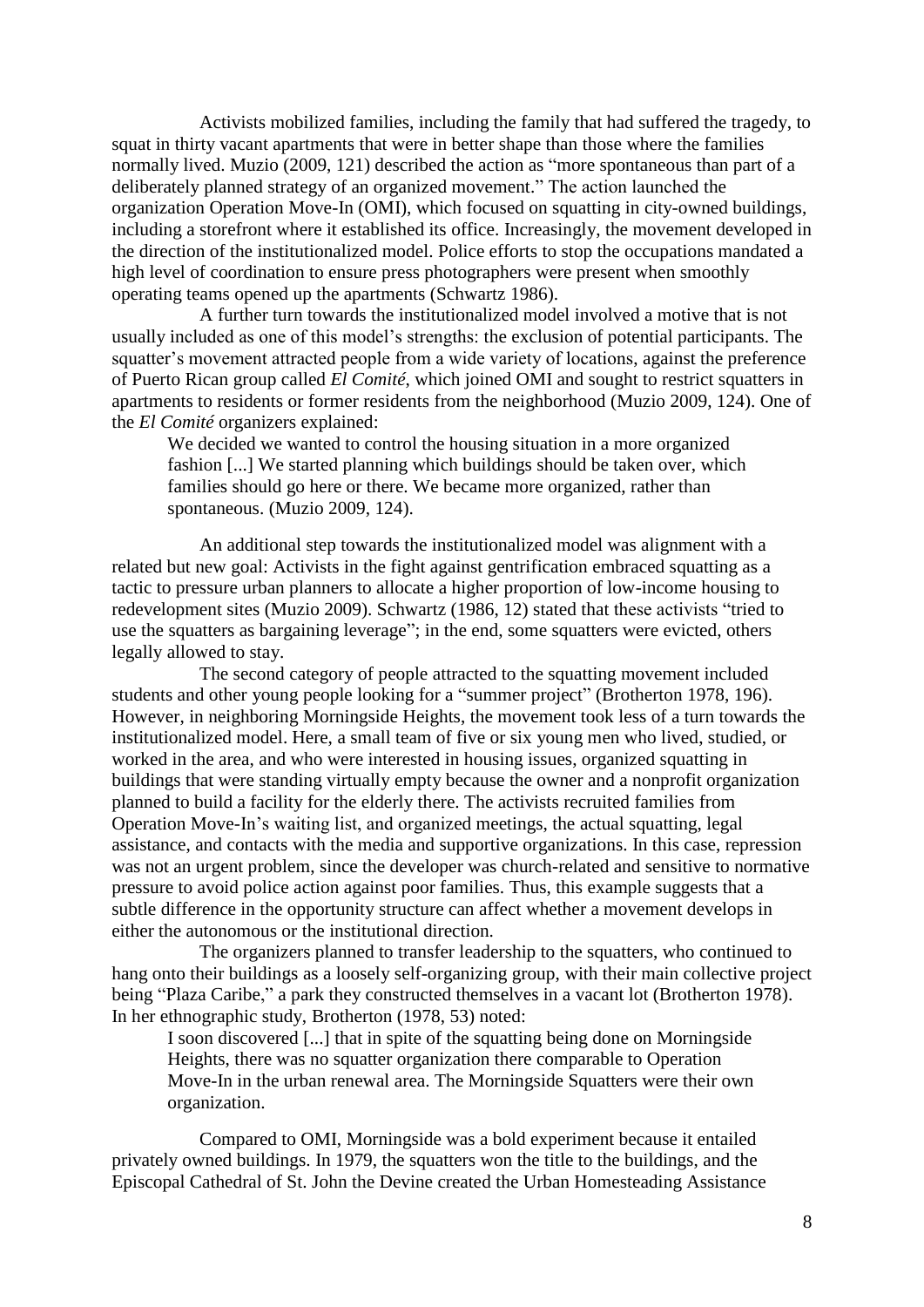Board (UHAB) to assist them. UHAB supports self-management of buildings saved from abandonment.

"Hippies" were the third category of people drawn into the squatting movement (Muzio 2009). A group named "Local Storefront," a collective of activists running a "free, squatter store," sought "a collective life," according to their mission statement. The group made the strategic choice to bring people together through a food co-op and events such as film screenings, and they sought to inform neighborhood residents by publishing a newspaper, *The Broadway Local*, in which squatting was a prominent topic.

At this point, we can draw an interim conclusion. The 1970 squatting wave in New York shows how some differentiation in terms of the autonomous and institutionalized models may occur due to subtle differences in repression, exclusion of potential participants and activists' backgrounds and political agendas, as well as opportunities to influence decision making about the proportion of low-income housing on urban renewal sites. This differentiation enabled the field to attract a wide range of people, but beyond this, there was no indication of a dynamic that combined the strengths of the two models.

Around 1978, opportunities for gainful access to the political system opened up, giving rise to a strong institutionalized movement. The best example is the involvement of the Association of Community Organizations for Reform Now (ACORN), a formal organization with 75,000 members and branches in twenty-seven states. In 1985, ACORN organized squatting in twenty-five buildings in Brooklyn, enticing a state senator to participate in the action. The city originally had planned to auction off the buildings, but changed its policy after the squatting action and turned fifty-eight buildings over to ACORN/Mutual Housing Association of New York, which incorporated the squatters. Furthermore, the city provided funds for rehabilitation.

The backdrop was a crisis situation in which the City of New York, like other cities, faced an accumulation of thousands of abandoned buildings that had become city property because the owners had not paid their taxes. A widely promoted solution was *urban homesteading*: self-help housing in abandoned buildings and "sweat equity," the substitution of labor for money. Following experiments in several cities, a national framework for urban homesteading programs was enacted in 1974, in Section 810 of the Housing and Community Development Act (Borgos 1986). This act specified the conditions under which a public agency or a qualified community organization could receive funding as a local urban homesteading agency, which required selected potential homesteaders to be relatively poor but also able to repair properties. In addition, the act mandated homesteader agreements (e-CFR 2012). Borgos (1986, 432) described official homesteading programs as a way to "tame" squatting.

However, the launch of the urban homesteading model, and the disappointment that followed when the bureaucracy blocked its widespread implementation, opened up opportunities for squatting. The ACORN action in Brooklyn was a continuation of those begun in 1979 in Philadelphia where ACORN launched a squatting campaign after lambasting the city council member in charge of homesteading for diverting buildings to speculators. ACORN's rules mimicked those established in the Housing and Community Development Act and required prospective squatters to sign a "squatters contract" (Borgos 1986).

Not only did this type of institutionalized squatting follow a state-created model, it also received some encouragement from officials. In 1978, a group named Banana Kelly in the South Bronx squatted in three buildings as a strategy to speed up an official homesteading project. A contact within the city administration suggested to the group that they might start clearing rubble from the buildings before the official permission came through (Brandes Gratz 1989). Some officials were weary of bureaucratic delays while suitable buildings were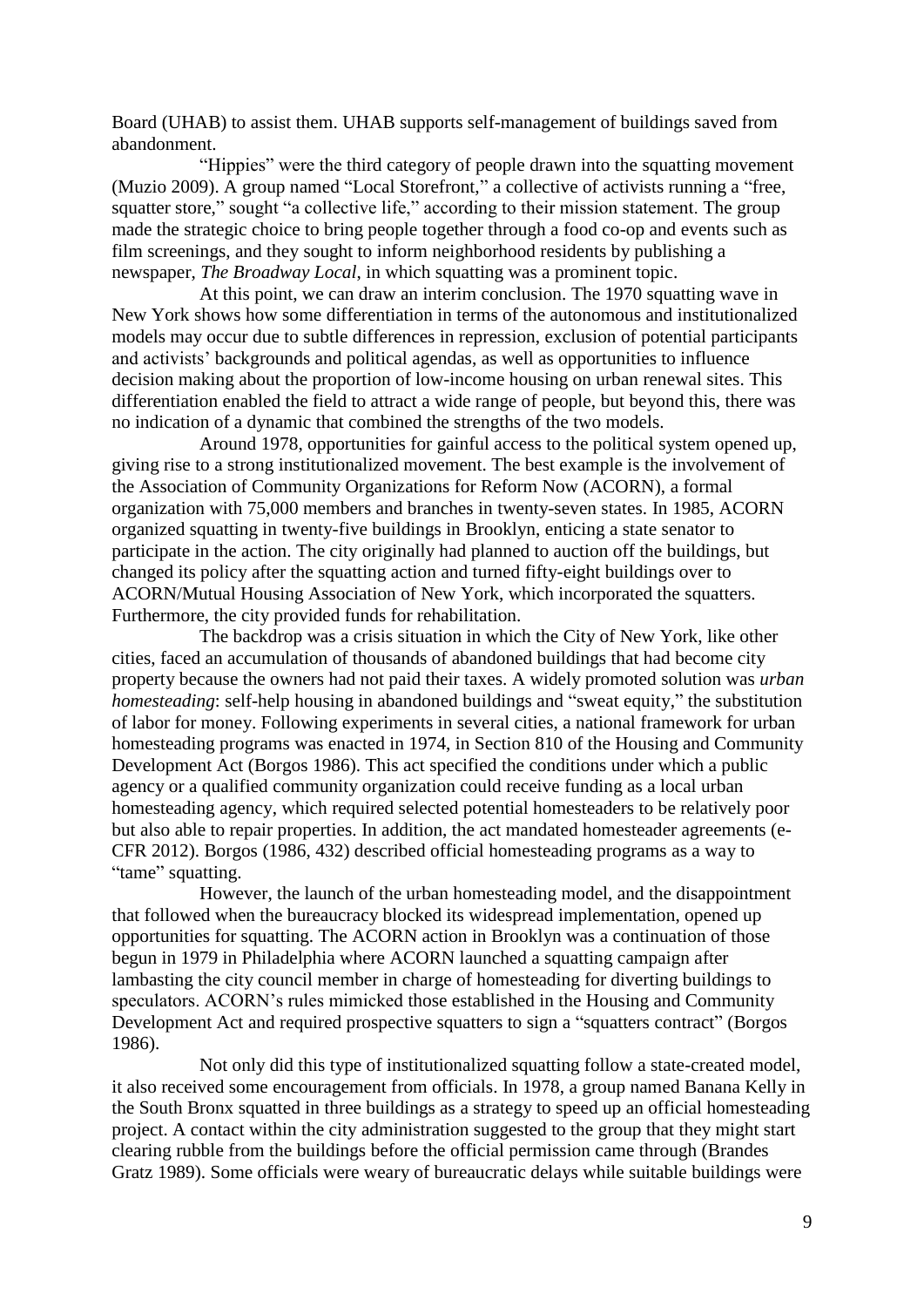deteriorating. Jonnes (1980) quoted Philip St. George, an official at the city's Department of Housing Preservation and Development, as saying:

I've been an advocate of a squatters' zone in a place like the South Bronx. Typically, people see squatters as evil, but they have a tremendous creative energy that would be good to harness in places like the South Bronx. Using their own labor and materials, they would be creating something for nothing. I can already hear the buildings code people howling, but when you have a situation like the South Bronx, these may be the only people who could pioneer it again.

However, the strategic partnerships with state actors were far from uniform. In several cities, ACORN's squatting actions met with repression (Borgos 1986).

The institutionalized movement created a legitimacy that affected the field of urban squatting in New York as a whole. The urban homesteading frame appealed to a wide range of home seekers and others because it focused not on deprivation but on renovation of abandoned buildings. Urban homesteading was interesting to people such as artists, who had low incomes but did not consider themselves deprived. However, some of them found themselves excluded from the institutionalized movement. Lower East Side artist and squatter Rolando Politi explained:

You were either "good" or "bad." "Good" if you had connections with the Lower East Side network of Catholic churches who had the leverage to deal with the city for turning over the properties to them and fit them in the official "Homesteading Program," and also "good" if you had access to local politicians who would somehow legalize you into the system under any obscure program they could come up with. (e-mail communication)

A further exclusionary aspect of official homesteading was that the city did not allow homesteaders to move into their buildings before all the work was finished, which could take years. This prohibition reduced risk because abandoned buildings often had no floors or stairs, or had leaking or partially missing roofs. At least one falling incident resulted in serious injury. Because of this policy, people who had nowhere else to live were excluded. Finally, the volume of institutionalized homesteading opportunities was minute compared with the number of people who needed cheap housing and the number of abandoned buildings.

On the Lower East Side of Manhattan, people, who did not fit into an institutionalized movement or whom institutionalized groups excluded, squatted anyway and began an autonomous squatters' movement. This movement provided cooperation and mutual help: There was an arrangement in which squatters worked together to help prevent evictions, although no formal organization was behind it. Residents moved from one squat to the next, and a general squatters' scene existed in the neighborhood (Ferguson 2007). The movement had no alignment with political or other organizations, as Frank Morales, a long-time New York and Lower East Side activist, explained:

As far as the left goes, we would often interact with various sectors of the left. Whether it's the housing movement or the political left, whoever that might be, from *The Nation* to various sectarian parties to the various leftist groups, and none of them wanted to deal with us, probably because we were autonomous. (quoted in Jaffe 2007, 202)

Lower East Side squatters were vocal in local debates on housing, demolition, gentrification and the way in which the city was treating homeless people and street peddlers. Van Kleunen  $(1994, 285)$  describes their input as "a chorus of voices" to which nobody listened.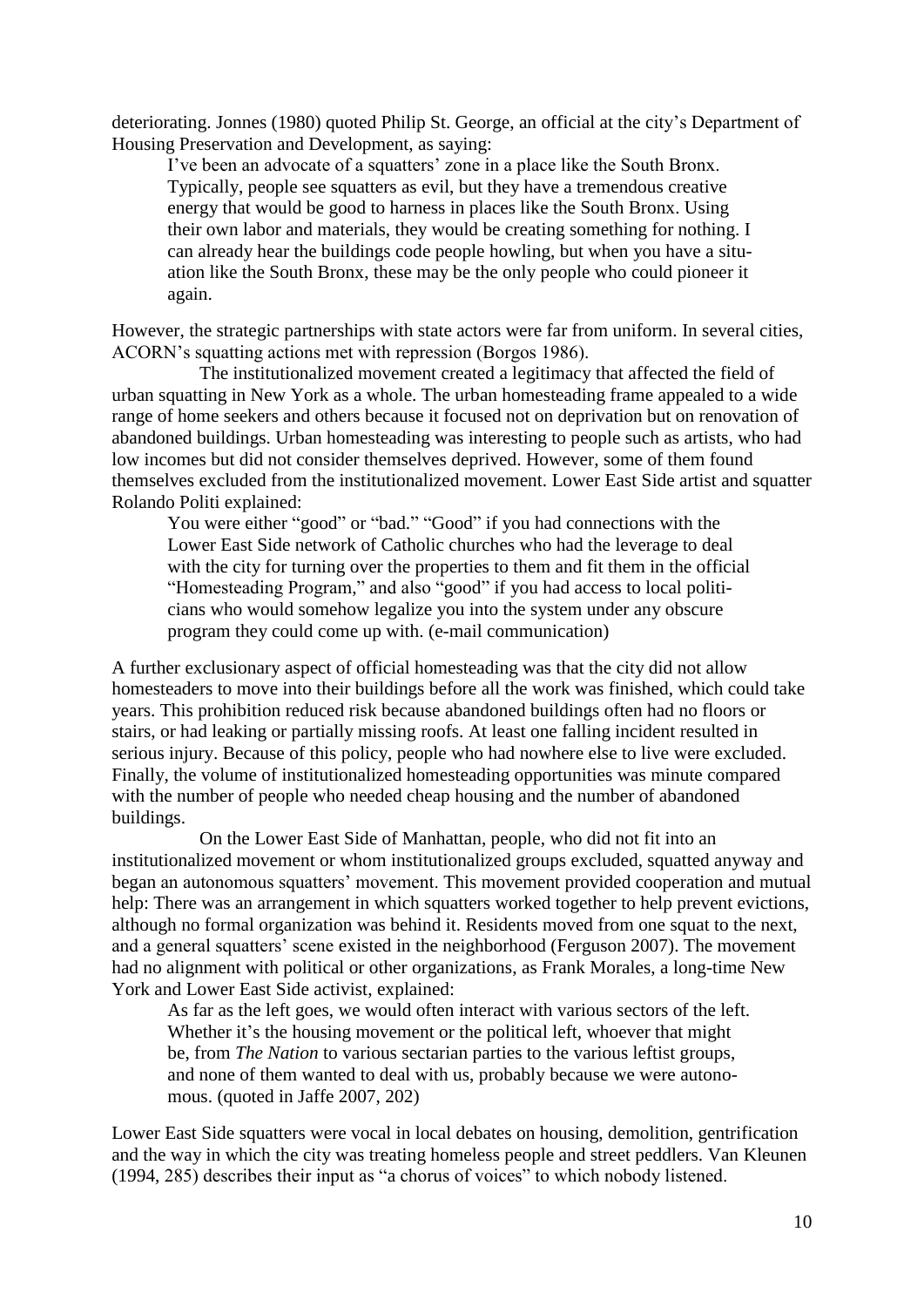Squatting was the core of the autonomous movement's identity; it was simultaneously the end and the means, which helped to make squatting continuous. New squats were opened on the Lower East Side of Manhattan from 1983, when six buildings were taken over on Thirteenth Street until 1992 (713 East Ninth Street) (Ferguson, 2007). Twenty-five buildings had squatters. In 2002, a legalization process started for eleven buildings; in 2012, squatting in some buildings was legalized and the structures renovated, while others were still at the first stage of legalization. The authorities did not want to communicate with the squatters, therefore UHAB was called in as an intermediary.

While exclusion drove some squatters towards the autonomous model, it left them slightly marooned regarding their social identity. International diffusion solved this, and to some extent, the squatters' movement has become transnational. Self-labeling of squatters involves the use of the international squatters' sign, a circle crossed by a lightning-shaped arrow. Europeans, acting as movement brokers (McAdam et al. 2001), linked the New York and European squatters' scenes. An Italian artist, who left the anarchist scene in Berlin to move to New York, organized squatting in vacant apartments in three buildings on the Lower East Side in 1981. A British woman introduced New Yorkers to political ideas that were common among squatters in Europe. In 1988, a Dutch woman took the initiative to open up a large building in New York. Having been a squatter in the Netherlands, she tried, with partial success, to introduce the cooperative features that were common there, such as a squatters' bar, regular consultation and mutual support among buildings, a tool exchange, facilities for artists, and a theatre. In turn, American squatters visited European squatters' movements.

The institutionalized homesteading frame created dissonance for home seekers who were attracted to the idea but simultaneously excluded because of their social circumstances (cf. Walder 2009). This dissonance made a favorable reception of the European squatting frame possible. A Lower East Side squatter recalled:

We were still arguing about the use of the word squatting, and whether we should be squatters or homesteaders. Most people wanted to call it homesteading [...] But we weren't homesteaders. We didn't qualify for any of the [homesteading] programs, and most of those programs wouldn't want us anyway, even if we did [laughs]. Then English Steve and Cathy came and started using the term squatting left and right, and we kind of went with it from there. (Ferguson 2007, 151).

In addition, Michael Shenker noted, "We found a lot of reinforcement and encouragement through hearing what was going on in Europe. It helped to validate our analysis that this thing is possible, that it is real." (interview). Another activist reminisced, "I took to preaching the reformed gospel of the European Squatters with the irritating zeal of some television preacher.‖ (Tolia 2007, 479)

To some extent, strife defined the movement trajectories on the Lower East Side when outside groups co-opted the institutionalized movement, which in turn elicited a negative reaction from the autonomous movement. Initially, autonomous squatters and those who embraced the official homesteading model tended to get along. The groups had communality because those following the homesteading model often started to work on buildings without permission—therefore, technically squatting—about a year ahead of officially entering the program (Van Kleunen 1994; Von Hassell 1996). Co-optation set in when at least one of the formal organizations that sponsored homesteading, the Lower East Side Catholic Area Conference (LESAC), joined a coalition that was negotiating a deal to build market-rate housing in the neighborhood. Under the plan, land would be sold for market-rate development to cross-subsidize renovation of low-income housing (Abu-Lugod 1994; Van Kleunen 1994). Autonomous squatters condemned this as a sellout that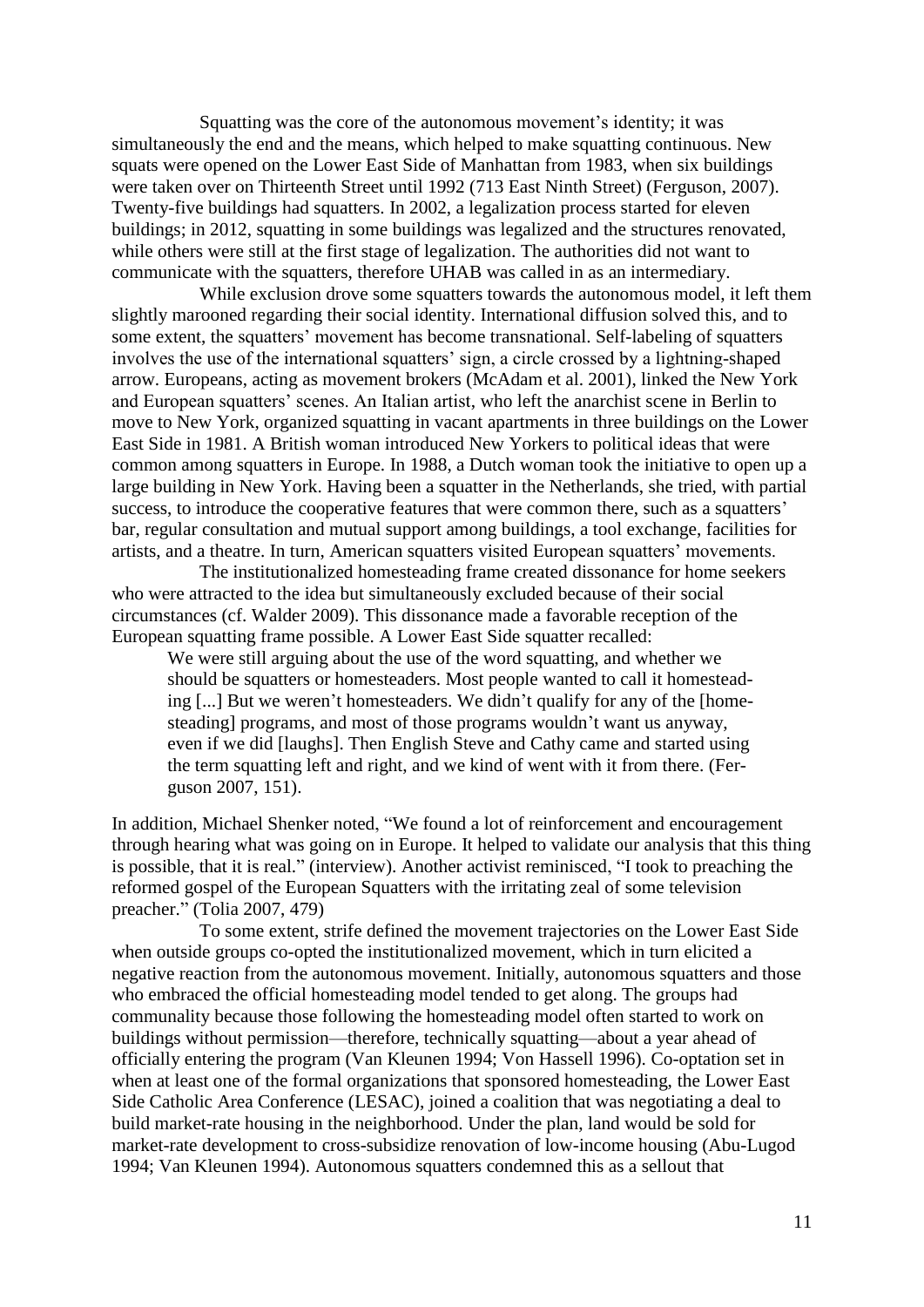undermined the anti-gentrification struggle and labeled the nonprofit developers "poverty" pimps" (Van Kleunen 1994).

This resentment was grounded in values, but it also was linked to a conflict of interest. Squatter Michael Shenker explained:

The great ideological conflict, the thing that distinguishes us from the local not-for-profits is that we wanted to develop and build our housing ourselves, manage our own affairs, develop our own collectives. We did not need to hire [or] pay salaries to absentee management. And as a result, the buildings that are still there more accurately reflect the personalities of the people that live in the building […] than these other buildings. These buildings tend to be very institutional and reflect the culture of management [...]. We want to make our own choices. Nonprofits did not accept it, because in this way they don't make money. (interview)

The conflict of interest became insurmountable when nonprofit developers started to target buildings in which autonomous squatters had already created their homes (Van Kleunen 1994).

The autonomous movement acted as a strategic memory. For activists from the autonomous tradition, promoting the idea of squatting in a context where it is applicable but not part of the regular discourse, or where it has faded into the background, was an opportunity in itself. After gaining experience as an official homesteader and a squatter in the autonomous movement on the Lower East Side, Matthew Lee moved to the Bronx in 1987 where he started a neighborhood newspaper to promote squatting. He then organized a group named Inner City Press (ICP) / Community on the Move that squatted in twenty buildings. As an outgrowth of the autonomous squatters' movement on the Lower East Side, the Museum of Reclaimed Urban Space was created in 2012 in a legalized squat on the Lower East Side.

In 2011 and 2012, activists with a background in the autonomous movement on the Lower East Side played an important role in the collectives Organize for Occupation and Picture the Homeless with the aim of organizing people from the homeless shelter system to occupy of empty buildings (Picture the Homeless 2011).

Thus the second phase of squatting in New York, which started in 1978, can be seen as the emergence and development of a dual movement structure consisting of selfcontained movements that focus on the same issue or interest but are positioned on opposite sides of the autonomous – institutionalized spectrum. The impetus was the abandoned housing crisis which made officials look for a solution that involved partners in civil society.

The dynamic can be described as movements creating opportunities for each other. The autonomous movement pioneered squatting, while the institutionalized movement made the idea of taking over abandoned housing fashionable and created expectations that, in turn, fed the autonomous movement. Thus, the American squatting case exemplifies the conditions present in the low-mainstreaming-potential / selectively-open-political-system box of Table 2. While autonomous activists encountered substantial restrictions when they tried to get access to the political system, opportunities opened up that could only be used by institutionalized groups.

### **The fight against sexual violence**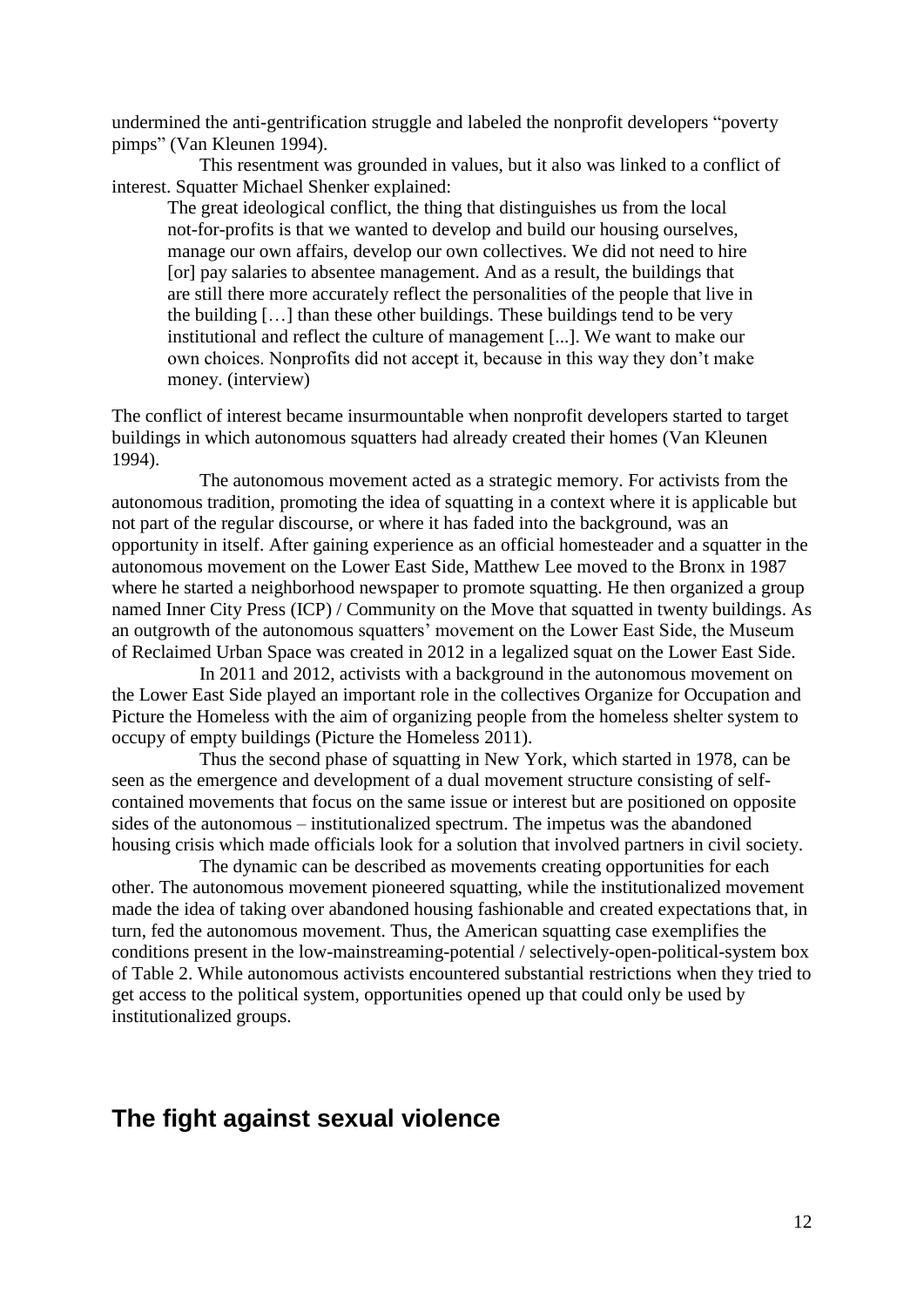The location for our second field—resistance to sexual violence—was the Netherlands and Spain. In Amsterdam, we examined primary data such as reports, pamphlets, minutes, and communications on the various SMOs at the International Archives for the Women's Movement. In Spain, we consulted documents from personal and movement group archives. In addition, we interviewed at least two of the founding members of each group.

#### **The fight against sexual violence in the Netherlands**

The fight against sexual violence in the Netherlands was an autonomous movement—a decentralized network of informal groups—and sexual violence was an important issue in the women's movement around 1974. Taking inspiration from the UK, the group *Blijf van m'n Lijf* (Hands Off My Body), supported by a subsidized, alternative social service provider, opened the first shelter for battered women on the European continent in a secret location in Amsterdam, where they squatted in a former orphanage. They framed their action as a critique of existing social assistance practices that they described as paternalistic and patronizing (JAC 1975).

Groups in other cities also opened *Blijf van m'n Lijf* shelters. Within three years, increased demand caused financial strain on the movement. However, the shelter projects generated a positive resonance. Women's groups in left-wing parties proposed that the Dutch government subsidize the shelters. The State Secretary for Culture, Recreation, and Social Work visited the Amsterdam shelter, and subsidies came through. Nevertheless, *Blijf van m'n Lijf* chose to forgo political opportunities: The group refused to participate in an advisory committee on legislation concerning sexual behavior.

In the wake of subsidization, loss of autonomy loomed, which the activists tried to counteract. First, the state pressed shelters to ask for a larger financial contribution from their clients, which was possible because clients received welfare payments. Shelter groups protested because this clashed with the principle that their clients should be as self-sufficient as possible, but eventually most groups gave in. Then the government wanted to end the special status of the shelters and regulate them as any other kind of social service provider. *Blijf van m'n Lijf* lobbied to stall this. Next, the state moved to decentralize funding to the local level. Activists saw this as an attack on their autonomy, and two shelters closed their doors in protest. Notwithstanding such protests, professionalized shelters became a regular part of the institutionalized social service structure across the Netherlands (Meijnen 1994). The name *Blijf van m'n Lijf* remained in use in 2013, but was integrated into the regular (mental) health infrastructure.

In 1976, *Vrouwen Tegen Verkrachting* (Women Against Rape) established a rape crisis center that operated a telephone help line. This center was accessible for only a few hours per week, and in 1981, activists from *Tegen Haar Wil* (Against Her Will) applied for a subsidy for a 24/7 rape crisis center. The subsidy was granted with the provision that it would be temporary and that *Tegen Haar Wil* would transfer the activities to established, regular organizations.

Initially, the general mood in the movement was to keep a distance from the state, except in its role as a facilitator. However, the movement's message appealed to women who were active in Dutch left-wing political parties. They positioned themselves as allies and claimed attention from the government regarding the problem of sexual violence. These activities—and the fact that some of the movement's goals depended on state action for their realization—prompted the activists to seek political influence. Consequently, the state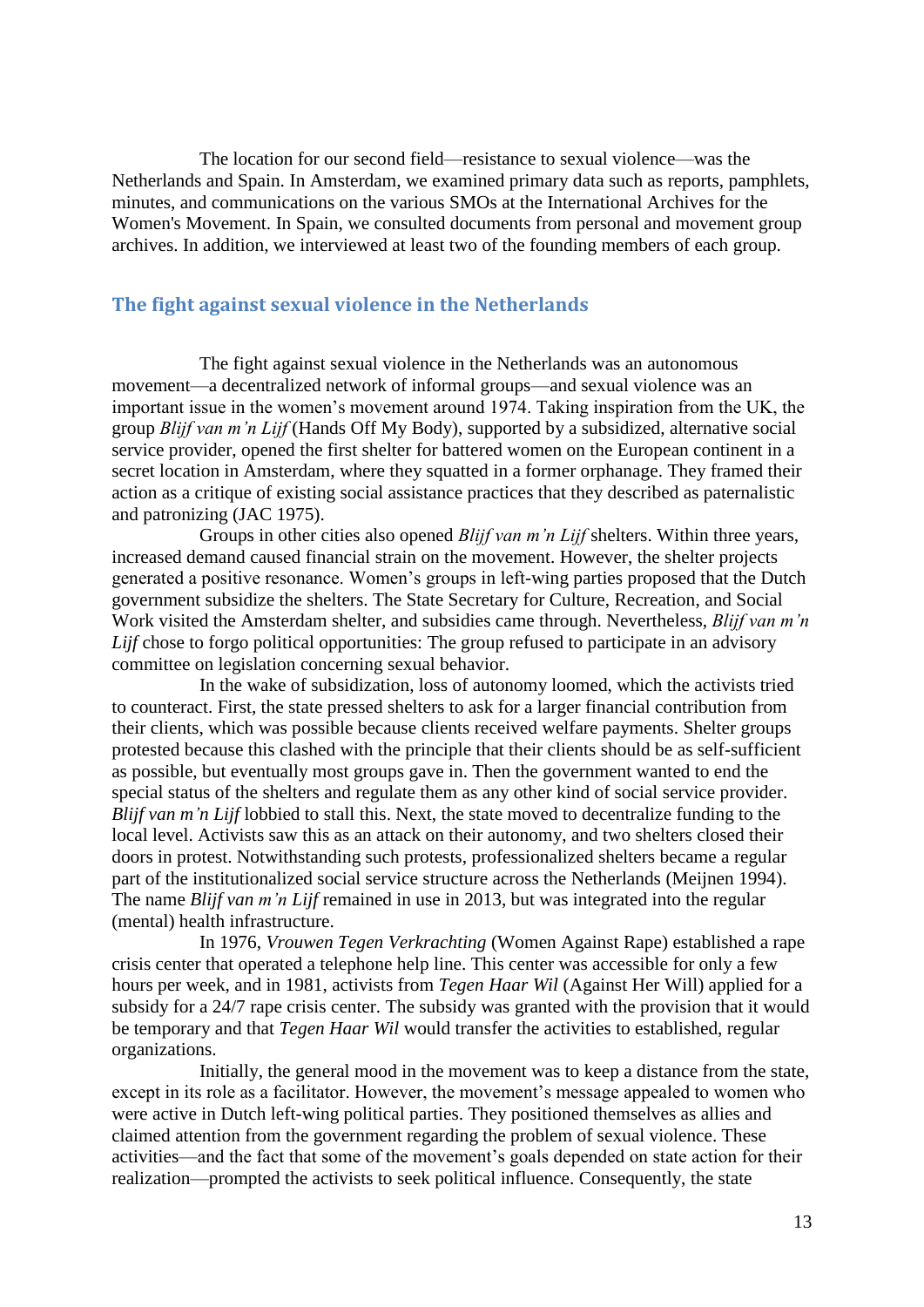officially adopted the analysis that unequal power relations between men and women were the underlying problem (Dutch Department of Social Affairs, 1984). Rules were changed to allow divorcees easier access to housing; migrant women's dependency on their marriage for residence status was reduced; and no longer was marriage considered a special zone where rape could not legally exist. Some goals were not achieved, such as abolition of the distinction in the Dutch penal code between rape and sexual assault, for which *Vrouwen tegen Sexueel Geweld* (Women Against Sexual Violence) campaigned, and the denial to abusers the right to see their children.

When activists realized that allies in the left-wing parties did not support attempts to block an impending liberalization of pornography, they stepped up their radical actions against distributors (Van Mourik 1992). Some direct actions were taken against men suspected of rape. For example, in 1978 activists in Nijmegen marched with banners carrying the name of a rape suspect, although the court had thrown out the case. Another suspect discovered his car covered in syrup and feathers. Pornography distributors also were targets of disruptive actions (Van Mourik 1992).

In the late 1980s, Dutch policy began to lose its feminist characteristics, and feminists did not mobilize to counteract this change. New policy plans no longer framed violence against women as a gender issue—except for violence in ethnic minority communities—but categorized it under domestic violence, public health, and security. Subsidies for gender-specific activities were withdrawn (Outshoorn and Oldersma 2007).

The Dutch sexual violence case exemplifies the conditions present in the highmainstreaming-potential / open-political-system box of Table 2. Thus the autonomous movement could interact directly, and fruitfully, with Dutch politicians and an institutionalized movement did not even need to arise for significant gains to be realized. State actors took some ideas from the autonomous feminist movement and built these into welfare state arrangements. Counterfactual reasoning suggests a theoretical possibility that an institutionalized movement may have prevented activists from losing control over their creations.

### **The fight against sexual violence in Spain**

In contrast to the Netherlands, in the Spanish case there was an autonomous plus an institutionalized movement. During the final years of dictatorship, autonomous feminist collectives were influential in Spain, but in the early years of democracy, there was a turn towards the institutionalized model (Castells 1997). The institutionalized movement consisted of *double-militant* feminists who opted for a double strategy: They situated their struggle within the political parties and within the women's movement. Double-militants stressed women's rights and strategically framed their vision and goals in terms of modernization and democratization, which coincided with the dominant political discourse (cf. Threlfall 1996).

This turn was a strategic choice to take advantage of opportunities offered by the powerful position of the social democratic party, PSOE, which won an absolute majority in parliament in 1982, and remained in power until 1996. Seeking to attract activists, the PSOE leadership offered feminists, who felt ideologically at home in the party, outstanding opportunities to leverage their ideas. Many feminists responded with enthusiasm, and those we interviewed recounted that they had been very optimistic about the chances for success and facilitation.

In 1982, feminists active in the PSOE, specifically in the group *Mujer y Socialismo*, took part in the founding of the Commission to Investigate the Ill Treatment of Women (*Comisión para la Investigación de Malos Tratos a Mujeres*, CIMTM). CIMTM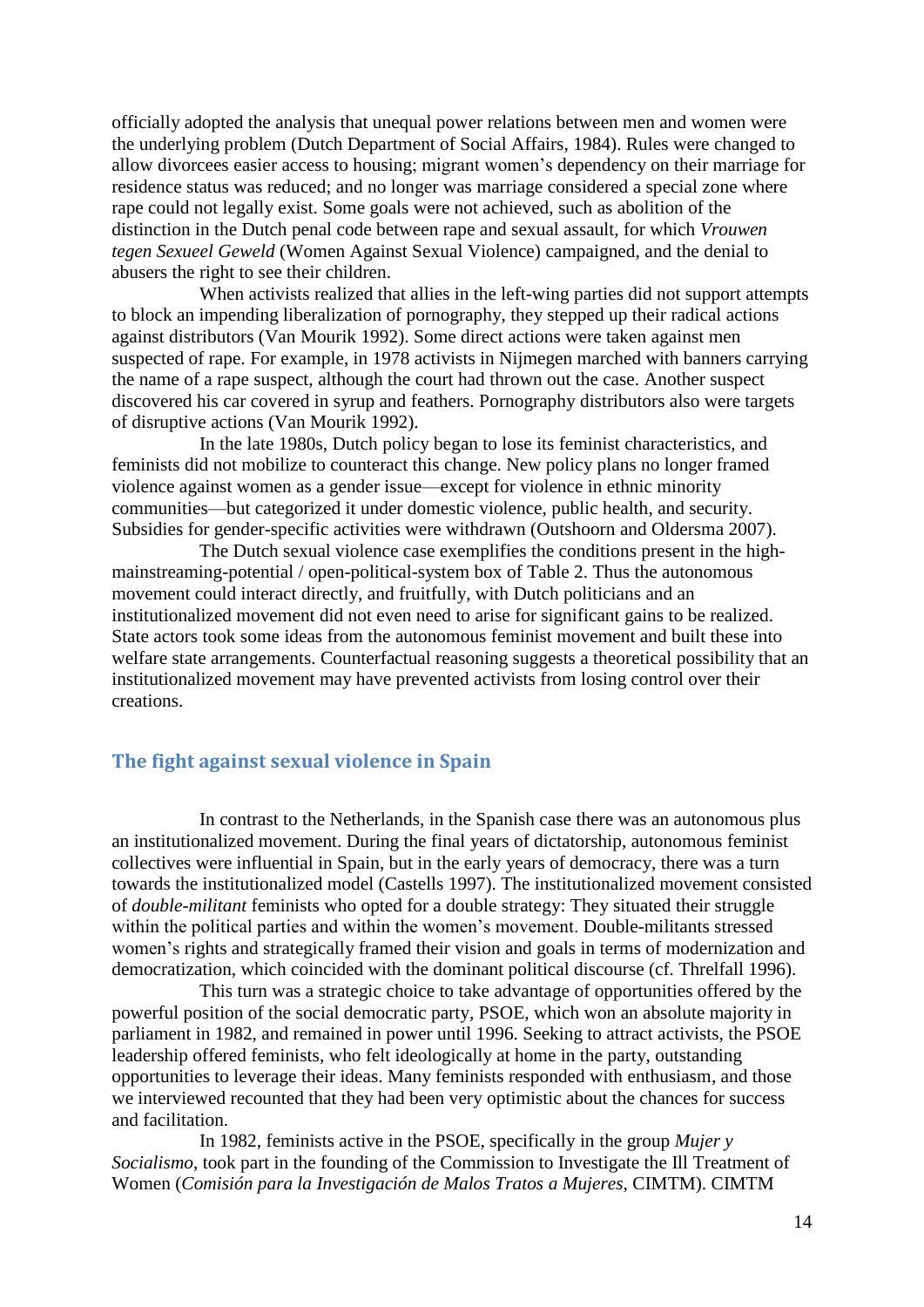successfully lobbied for a state investigation of the problem. Their first public action was to push the Ministry of Internal Affairs to collect data on the incidence of violence against women (Gutiérrez Lopes 1990, 124). The minister responded rapidly with a special order directing the police force and the civil guard to register all cases of domestic violence and to report the data regularly (Gutiérrez Lopes 1990). Inspired by this success, CIMTM continued to lobby within the PSOE, more specifically among politicians and state officials, for extending to married women the same protective rights that unmarried women enjoyed. They claimed that democratization and modernization would be possible only if all citizens enjoyed the same protections of their freedom and integrity (CIMTM 1984).

The double-militant movement succeeded in placing the issue of domestic violence, *malos tratos* (abuse), on the political agenda, an achievement that was reached in the mid-1980s, mainly because of CIMTM's lobbying efforts. The Senate commissioned a special group to study the phenomenon. This group consulted women's organizations and experts, and published a report in 1989 based on international studies and policy documents (such as those from the European Union, Council of Europe, and United Nations). The report presented domestic violence as a structural problem related to women's economic dependency and cultural patterns, which confirmed CIMTM's analysis. The report stated that "patriarchal attitudes, in which everything that belongs to the realm of the family (women, children, and goods) falls under the authority of men, make it difficult to intervene" and "that there is a strong tendency in Spanish society to legitimate violence in the family sphere" (Comisión de Derechos Humanos del Senado 1989, 12183–12184). The report recommended soft law measures to prevent domestic violence such as consciousness-raising, a "know-yourrights" campaign, and police training.

The movement's double-militant strategy provided opportunities to secure funding because of the movement's good access to political power. In various cities, Associations for Aid to Raped Women (*Associasión de Asistencia a Mujeres Violadas*, AMV) were created. These organizations provided direct psychological, legal, and medical assistance to women who had been raped, and were involved in political action on behalf of victims. In 1986, the first AMV received financial support to establish a rape crisis center.

PSOE member Tina Alarcon and Christina Almeida, active in the political party *Izquierda Unida*, took the initiative to unite the AMVs into a federation. This federation*,*  FAMUVI (*Federación de Asociaciones de Asistencia a Mujeres Violadas*), gave the organizations national status and access to funding generated from Spanish taxpayers, who individually can dedicate a .5 percent quota either to the Roman Catholic Church or to civil organizations.

One of the AMV federation's main concerns was the behavior of police and civil guard towards women who reported violence. Therefore, the AMV federation demanded that police officers undergo special training in how to treat female victims of violence. The AMV federation also insisted on the creation of specialized units to handle these issues within the police force. In response, the Ministry of Internal Affairs sent out several circulars ordering police to be alert and careful when dealing with violence against women. In May 1986, the minister created special police services for victims of sexual violence, the *Servicios Atención a la Mujer*. Also, the AMV federation was invited to deliver courses and seminars about violence against women to the police and civil guard (Gutierrez Lopez 1990, 129).

Castells (1997) noted that the feminist institutionalized movement in Spain brought a high level of success compared with other countries, especially the rise of women as political decision makers and the legal breakthroughs according to feminist demands; however, this success came at the expense of autonomy. Some Spanish feminists experienced institutionalization as a form of cooptation, which they resented: Some autonomous groups continued to dismiss as window-dressing the gains that double-militant feminists made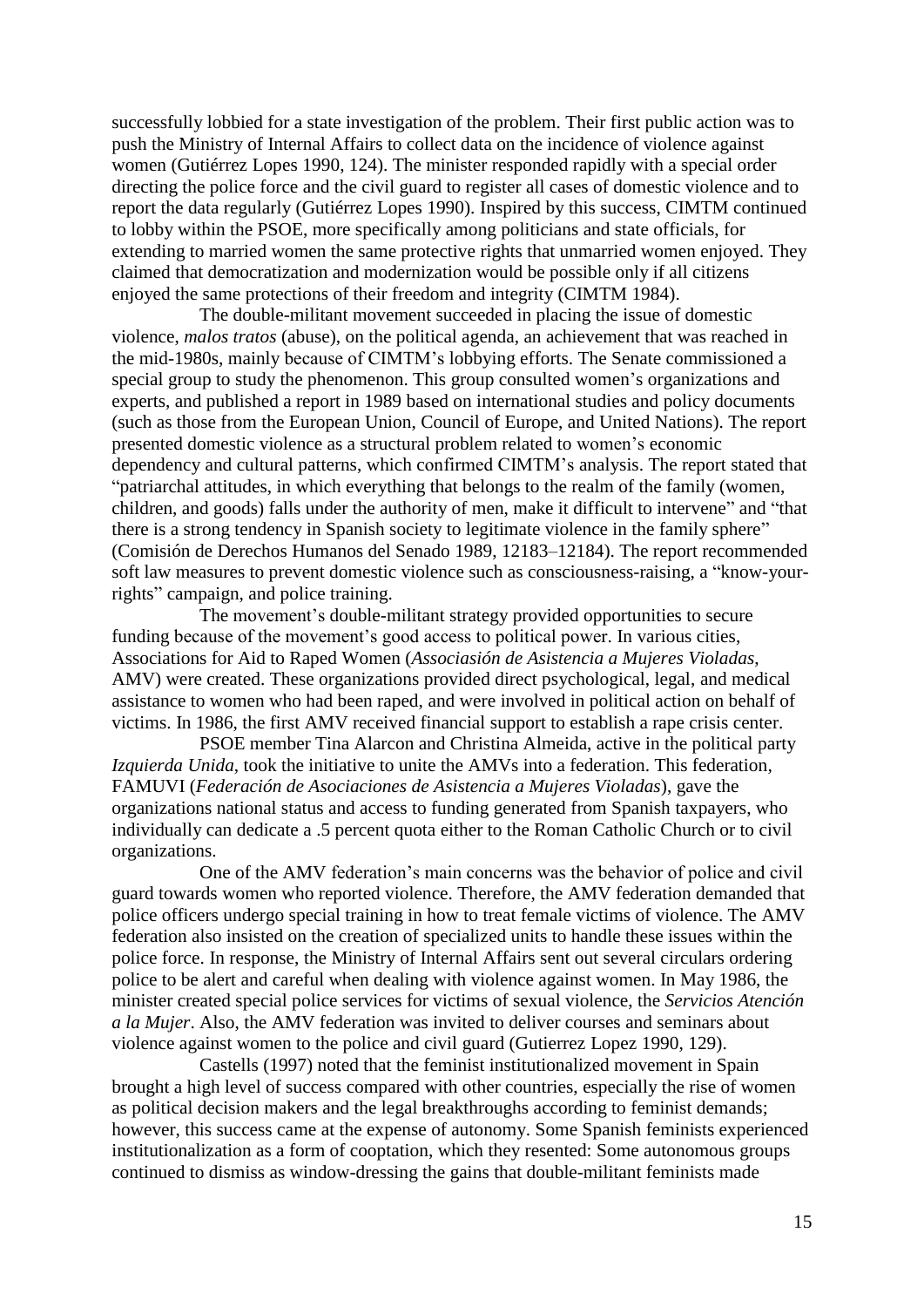(Cervera et al. 1992), and defined themselves as "anti-system." In the early 1980s, autonomous feminist groups in various parts of Spain launched autonomous shelter services, following the example of counterparts elsewhere in Europe. They visited shelters in the UK, France, Denmark, and Germany to learn from their experiences. Barcelona-based *Grup Alba* was the first group to visit the pioneer shelter Chiswick in the UK in 1981. Increasingly, shelter groups were able to get subsidies, especially from local authorities. In 1987, the shelters organized a network, the *Coordinadora de Casas de Acogida* (CCA), an autonomous organization that demanded central regulations and funding for shelters. However, the government did not respond to this petition, which provoked skepticism among many autonomous feminists about the role of the state. By the end of 1992, eighty-one shelters had been established across Spain (Instituto de la Mujer 1992, 92), and having a shelter for battered women became standard local social policy.

Also part of the autonomous movement was the feminist collective *Comisión Anti-Agresiones* (Commission Against [Sexual] Aggressions, CAA) that addressed the root causes of sexual violence. CAA groups did not offer services to victims of violence, and therefore, needed no funding. Instead, CAA adopted an anti-state ideology and discussed feminist theories about violence, which it combined with radical actions and manifestations to condemn concrete acts of violence.

The initial inspiration for CAA came from radical feminist groups in the US, which had developed since the early 1970s a strong movement in which rape was framed as the core mechanism of women's oppression. CAA discussed American theories on rape and sexuality and decided to combine this debate with concrete actions against violence. They organized marches to places where sexual assaults had taken place. The groups first adopted American ideas and slogans, but later criticized some of the ideas of their American counterparts. CAA wanted to avoid some of "the puritan tendencies" in the American discussion that defined (hetero) sexuality as the problem. Instead, they argued that Spain needed sexual liberation to break from its conservative, puritan past:

We should not leave sexuality for more secure times, but search for our pleasure now, and meanwhile, fight against the concrete forms of sexual violence (CAA 1988).

Opportunities for activism in the autonomous movement in Spain were less encouraging compared with those for the double-militant movement. Obtaining subsidies was more difficult for the autonomous shelter collectives than for the double-militant AMV. Autonomous shelter groups found themselves in the difficult situation of discursively gaining support from national and local authorities, but having no funding opportunities. The *Comisión Anti-Agresiones de Gasteiz* denounced this double discourse stating:

What is happening, we ask, when the institutions collect the demands long raised by the feminist movement, blur the goals and confuse public opinion, and pretend that they are doing what actually we are carrying out? (Gil 2011, 113).

Also, the Spanish autonomous movement found fewer opportunities compared with the Dutch autonomous movement. Dutch feminists who wanted to create a shelter did not have to worry about dealing with the state bureaucracy because they could squat in a building, but in Spain, the Grup Alba collective had to ask permission to use an abandoned building. Financial problems in the Netherlands also were less because of welfare payments.

Thus, the period 1982–1989 marked a heyday for strategic partnerships between Spanish state actors and social movements. A modernization process was under way that aligned with feminist values, the PSOE enjoyed the political majority position, and the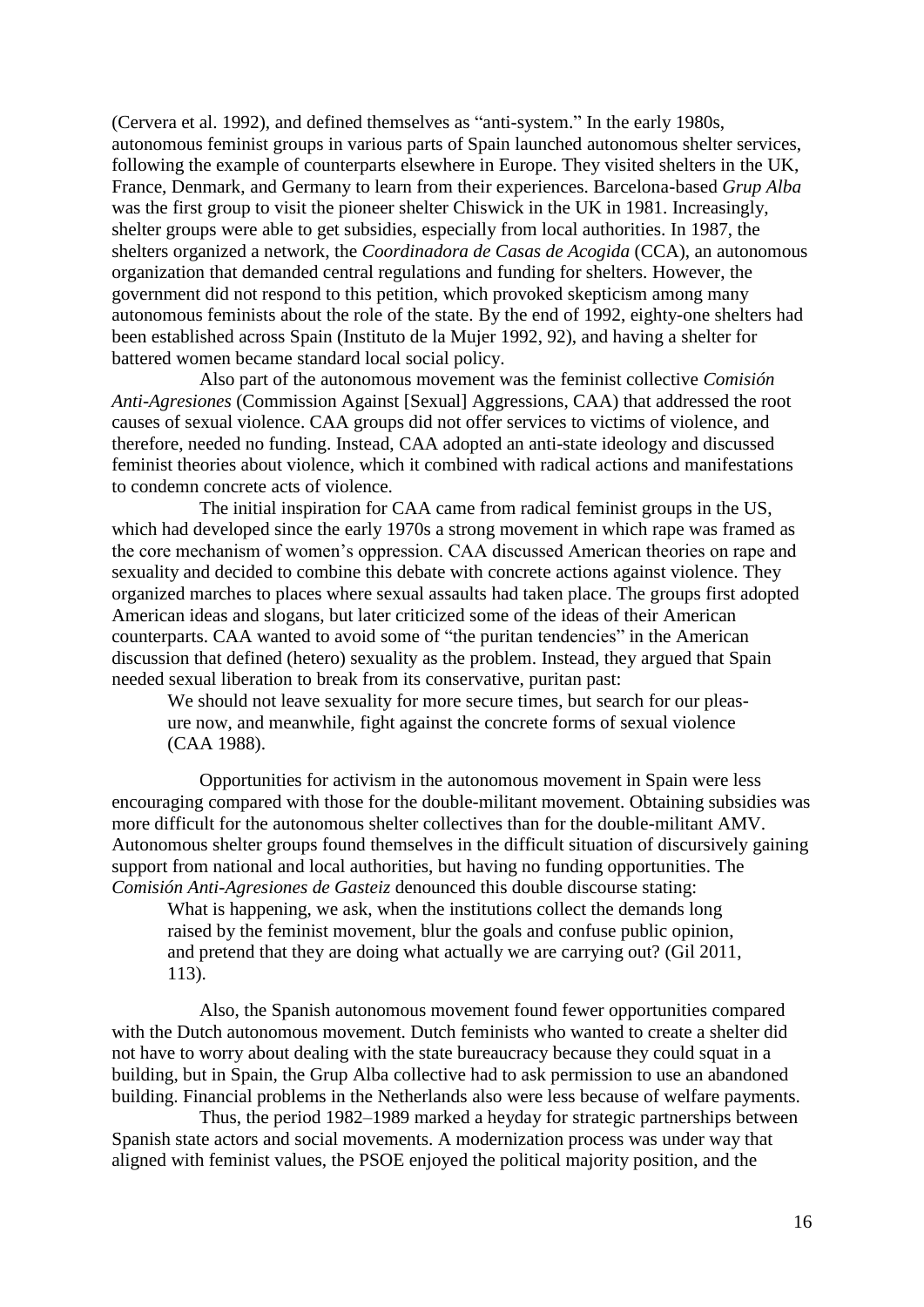partnership strategy seemed promising. As the double-militant movement prospered, the autonomous movement was marginalized.

However, opportunities for the autonomous movement began to change in 1989. The recommendations that the Senate committee had made as a result of lobbying by the double-militant CIMTM apparently were not leading to any concrete policy measures. Consequently, feminists questioned the strategy of investing in relationships with state actors, and placed mass mobilization on the agenda. Therefore, during the spring of 1989, the autonomous feminist collective *Comisión Anti-Agresiones* joined with the *Coordinadora Estatal del Movimiento Feminista*, which had assumed a coordinating role in the autonomous women's movement, to launch an intensive campaign to demand penal code reform (*Comisión Anti-Agresiones* 1989). An autonomous movement's pursuit of legal change may seem inconsistent, in terms of the typology of autonomous and institutionalized models; however, legal action is logical because creating an alternative will not stop perpetrators of sexual violence. Based on experiences of other European women's groups that struggled to improve legislation regarding domestic violence, these two groups presented a detailed proposal for new legislation (Valiente 1999). One central point in this proposal was to replace the existing legal definition that labeled sexual violence as "offences against purity" with a definition that framed sexual violence as an offence against the sexual freedom of women. The groups attracted left-wing opposition parties (IU, PCE, MC), trade unions (UGT and CCOO), neighborhood associations, and student organizations to join them in a rally in Madrid.

In response to the campaign, the government proposed a legal reform in November 1989. The new code included *malos tratos* (abuse) as a crime, although the legal description remained rather vague and, for instance, did not include psychological violence. Repeated domestic violence (perpetrated at least three times) was punishable with imprisonment ranging from one to six months (Organic Act, No. 10 of 23 November 1989).

A factor in the autonomous groups' success was that they had a full capacity for mobilization and unconventional action, compared with the double-militant organizations, which were constrained by their alignment with the governing party.

However, feminist lawyers and legal scholars deemed the new law only a step in the right direction because it did not take into account the specific gendered nature of partner violence, and because they doubted whether the law would prove effective (Maqueda Abreu 2009). From 1991 onwards, women's organizations lobbied for better legislation. Yet, after the right-wing *Partido Popular* defeated the PSOE and took over the government in 1996, organizations with close ties to the PSOE, like the CIMTM, could no longer use their direct lobbying strategy, and started to use protest tactics similar to those of the autonomous groups. Feminist mobilization intensified after a dramatic event in December 1997. A victim of domestic violence, Ana Orantes, was killed by her former husband after appearing on a wellknown television show. Her murder caused public outcry , and according to Maqueda Abreu (2009), clearly illustrated the inadequacy of the existing legal framework. In reaction to the Orantes' murder, women's organizations massively mobilized to denounce violence against women (Osborne 2008). Both double-militants and autonomous organizations organized demonstrations and take-back-the-street marches (Gil 2011, 93). As a result, the media paid more attention to the issue of violence against women and the political parties in the opposition supported the movement's actions, which put pressure on the government (Medina Ariza 2002; Osborne 2008; Maqueda Abreu 2009). In April and June 1999, the government passed two legal reforms comprised of three modifications: 1) an expansion of the definition of domestic violence to include psychological violence; 2) inclusion of violence between cohabiting partners in the definition of domestic violence; and 3) new punishments for aggressors, such as a prohibition against approaching the victim (Maqueda Abreu 2009).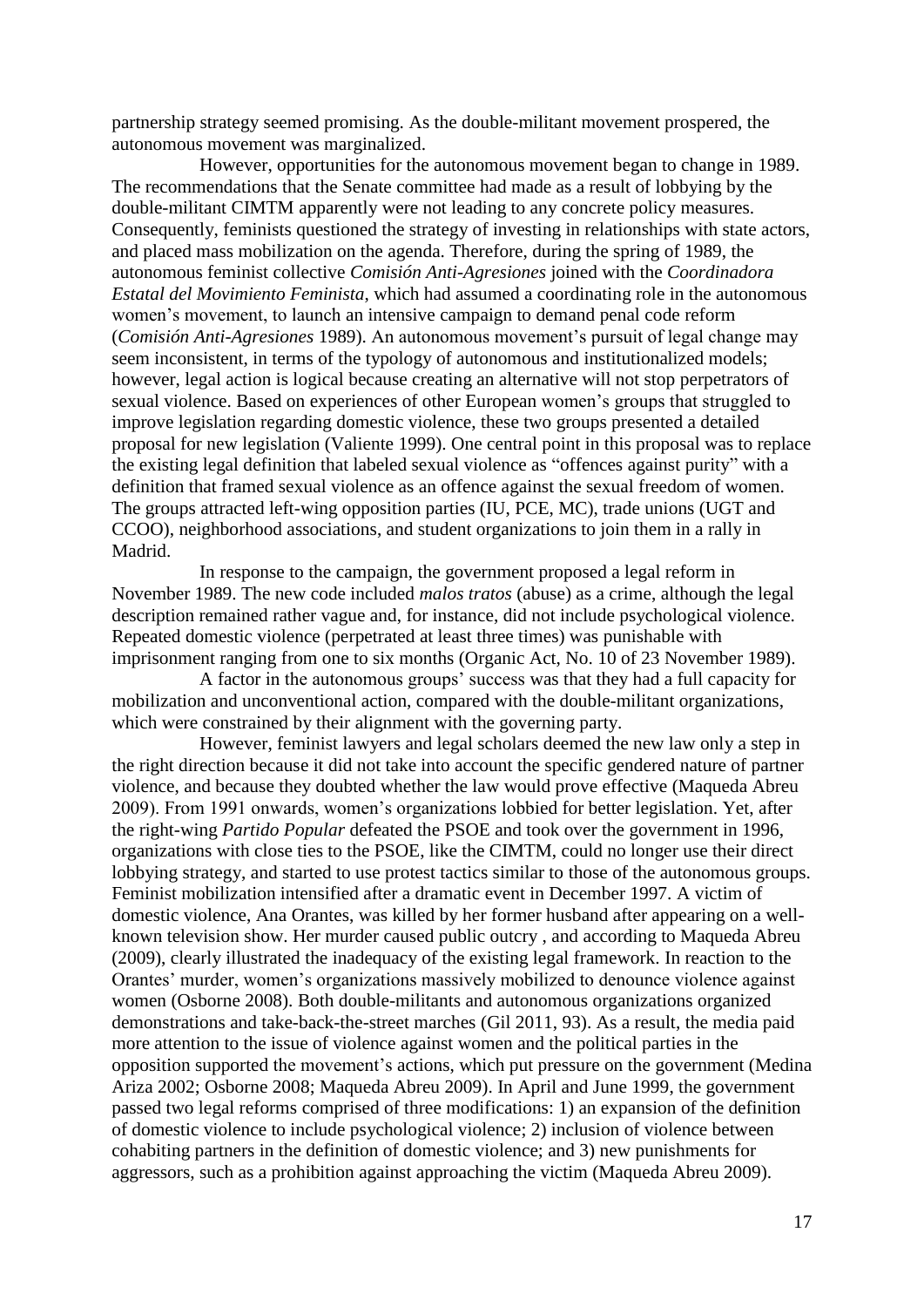However, women's organizations criticized the government's policy as mainly symbolic (Medina Ariza 2006). In January 2002, feminist organizations, united in a national feminist network against violence, mobilized to denounce the political parties' ability to effectively address the issue. After the PSOE's electoral victory in March 2004, the party executive prepared an integral law against violence. The *Partido Popular* also voted in favor of the new law, the 2004 Organic Law 1/2004, of 28 December, on Integral Protection Measures against Gender Violence (Ley Orgánica 1/2004, *de Medidas de Protección Integral contra la Violencia de Género*).

The law focused on the awareness, prevention, and early detection of gender violence, establishing a comprehensive range of multidisciplinary measures that included not only judicial and penal measures, but also a wide range of educational, healthcare, social, and assistance measures. The law defined gender inequality as the origin of men's violence against women, and considered men's violence against women as a form of gender-based discrimination, a political and structural problem requiring commitment from all public institutions. This gender specificity in the law, which was absent in the Dutch case, is evidence for the feminist influence.

The Spanish sexual violence case exemplifies the conditions present in the highmainstreaming-potential / selectively-open-political-system box of Table 2. There were important opportunities for gainful access to the political system that only an institutionalized movement could take advantage of, which stimulated the rise of the institutionalized double militant movement. Nevertheless, the high mainstreaming potential of the issue precluded isolation of the autonomous movement and made it possible to forge a broad coalition that embraced the institutionalized and autonomous movements.

# **Conclusions**

We have explored possible dynamics that combine the strengths of the autonomous and institutionalized social movement models, by examining movements that differ in terms of the mainstreaming potential of the issue that they focus on, and whether they face a political system that is generally open vs. selectively open. Four cases were selected that fit into the two-dimensional typology laid out in Table 2.

Urban squatting in the Netherlands is our case in the low-mainstreaming-potential / open-political-system box. It was autonomous at the start and the autonomous model remained dominant afterwards. In the 1970s, there were some attempts to design a dynamic that combines the strengths of the autonomous and institutionalized social movement models: the unstable and short-lived hybrid form created by the Kabouters in Amsterdam, and the institutionalized alternative assistance centers that embraced, promoted, supported and made use of autonomous squatting, also in Amsterdam. Autonomous activists enjoyed access to the political system, which they used in attempts to keep the authorities from interfering with squatting and to enlist their support for the legalization of squatted buildings. This seems to have helped the squatters to make the most out of the limited mainstreaming potential of squatting.

Our case in the high-mainstreaming-potential / open-political-system box is the fight against sexual violence in the Netherlands. Again, this involved an autonomous movement. This movement was able to directly influence state actors without the mediation of an institutionalized social movement. The high mainstreaming potential of the issue is apparent in how easy it was to mobilize politicians to take up the cause.

For the low-mainstreaming-potential / selectively-open-political-system box we selected the American squatting case. It is here that we see a dynamic, analogous to Staggenborg's (1989) observation, that entailed the interaction of self-contained movements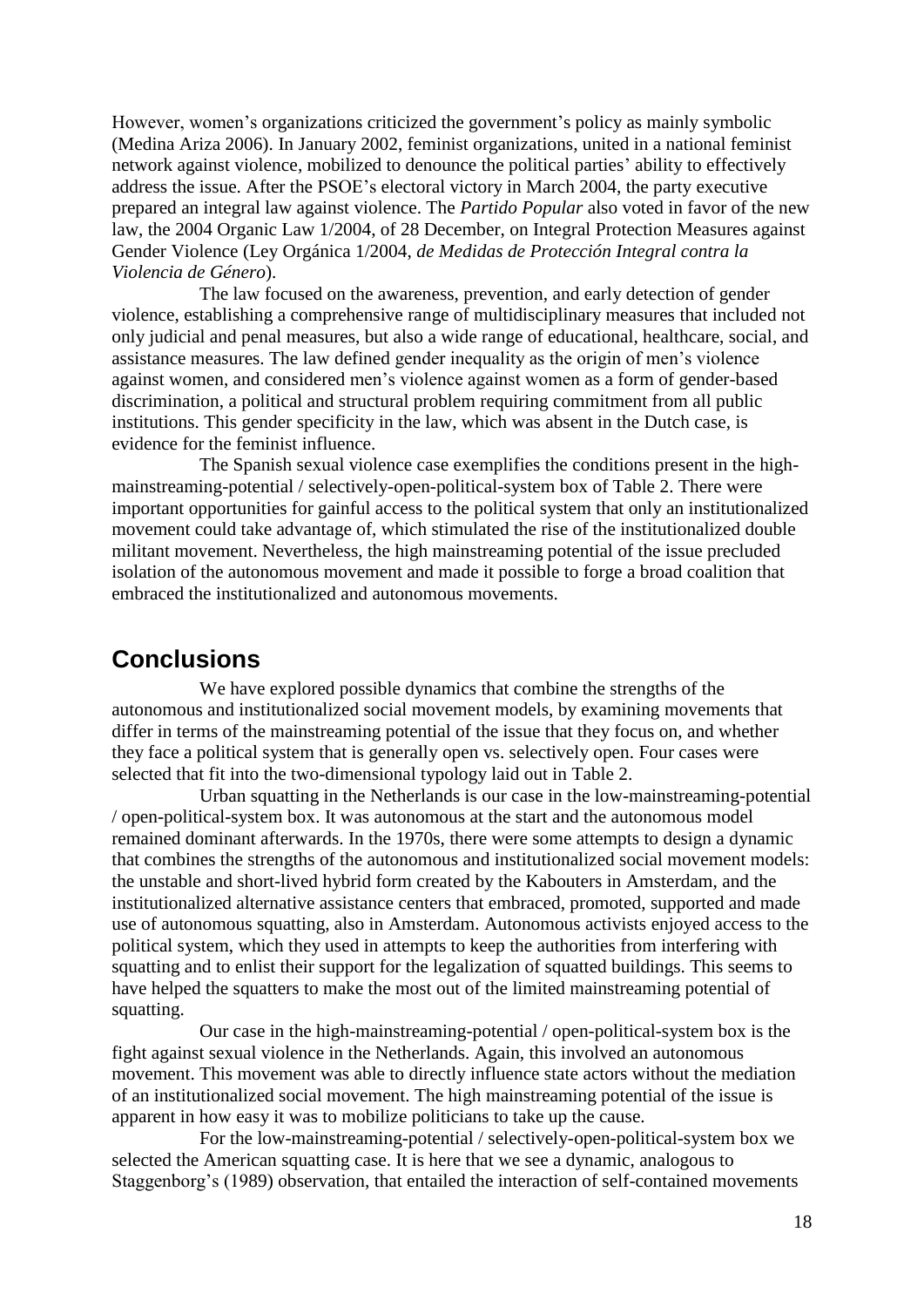or SMOs that are positioned on opposite sides of the autonomous – institutionalized spectrum, and which we termed a dual movement structure.

Synergy in this structure took the form of movements or SMOs creating opportunities for each other. In the US squatting case, there was an autonomous movement which pioneered squatting, while an institutionalized movement made the idea of taking over abandoned housing fashionable and created expectations that fed the autonomous movement. The autonomous movement showed a potential, due to the continuity of ends and means, to preserve a repertoire of disruptive action and act as a watchdog in case an institutionalized movement falls prey to a goal displacement from fighting for change to comfortable cooperation with the authorities (Tarrow 1994).

We argue that this dual movement structure came into being because niche opportunities for gainful access emerged, that required the clear framing associated with the institutionalized model. When in the US, the abandoned housing crisis erupted, prompting officials to turn to civil society for help, this gave the decisive impulse for a sharply institutionalized movement. In contrast, prior to this decisive development there were only some relatively subtle shifts in the direction of the institutionalized model, which could be explained as the effect of variations in repression and in activists' political agendas.

Notwithstanding the incentives to go the route of the institutionalized model, autonomous squatting continued to develop in New York. An explanation for this is that squatting fits to the expression of a collective identity that emphasizes a self-determined life (Pruijt 2013b). Autonomy is a matter of identity, and identity movements are not very sensitive to political opportunities (Kriesi 2007), which implies that they can function in a variety of contexts. Sub- or countercultural identities are diffused by activists who maintain international networks (Givan, Kolins, and Soule 2010; Tarrow 2010) and enter crucial ideas into the ongoing local dialogue (Chabot et al. 2010). An additional contextual factor in this case is that opportunities to participate in the institutionalized movement were limited.

To summarize, we see here that urban squatting in the US, facing a selectively open political system and with a low mainstreaming potential demand set, saw synergistic but not cooperative effects between the two types of movement.

The conditions present in the high-mainstreaming-potential / selectively-openpolitical-system box are exemplified in the Spanish case of the fight against sexual violence. In this case, a dual movement structure developed, just like in the US squatting case. The institutionalized "dual militant" movement created expectations that, in time, boosted the autonomous movement.

In Spain, autonomous activists found access to the political system blocked, except on the local level. Like in the US squatting case, we saw the rise of an institutionalized movement in response to niche opportunities for gainful access that required the clear framing associated with the institutionalized model. In the case of Spanish fight against sexual violence, the institutionalized movement got started when the PSOE chose to attract feminists in its quest to democratize and modernize the country.

The argument, outlined above, that identity based movements are not very sensitive to the political opportunity structure, can help explain the continued existence of the autonomous movement in Spain. An additional factor is that autonomous organization caters to the preference, noted by Ferree and McClurg Mueller (2007, 589) of women to 'organize outside the formal polity' because of the male dominance in state and state-related institutions.

In the case of the fight against sexual violence in Spain, eventually, cooperation between the movements developed. When the institutionalized double militant movement was affected by disappointing results of its lobbying strategy, the autonomous movement took the lead. When the PSOE, the party to which the double militant movement was linked,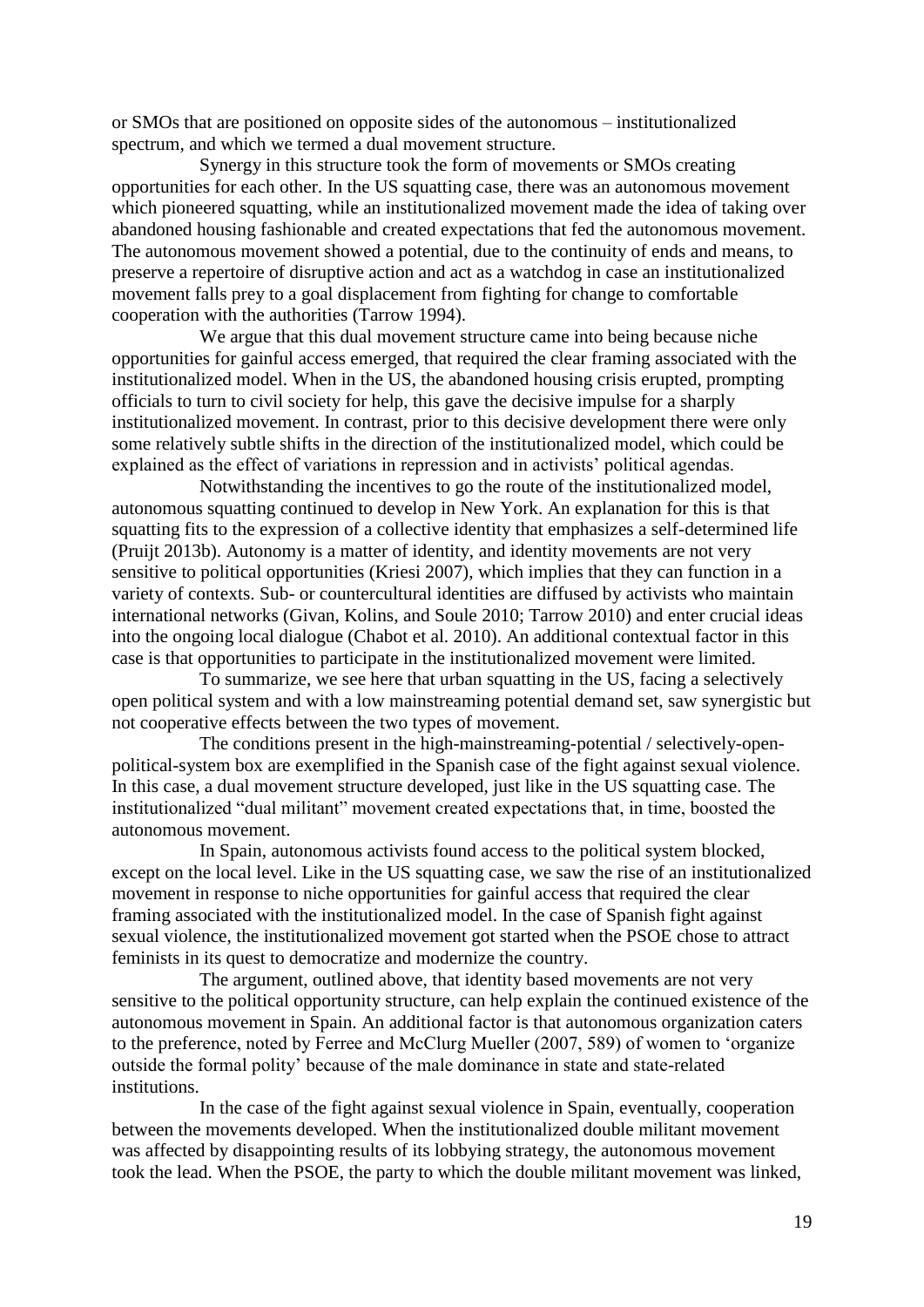lost power, cooperation between the two movements proved to be the way forward. We argue that the mainstreaming potential of the fight against sexual violence provided an incentive for all those involved to reach out to as many people as possible. Thus in Spain, the high mainstreaming potential of the issue, but with only a selectively open political system, resulted in back and forth shifts between the autonomous and institutionalized movements as sequential centers of gravity, which led to the most cooperative synergistic example of a dual movement structure.

As we have seen in the Dutch cases, autonomous movements can be versatile. They can create synergy with state actors and thereby open up opportunities, even when the issue concerned has a low mainstreaming potential. When the issue has a high mainstreaming potential, cooperation with officials becomes possible. The condition that enables autonomous movements to be so versatile is that the political system is generally open. When, in contrast, it is only selectively open, as in the Spanish and American cases, niche opportunities can appear for institutionalized movements that interact with state actors. The result can be a synergistic dynamic between autonomous and institutionalized movements, that takes a cooperative form when the issue has a high mainstreaming potential.

# **Acknowledgements**

We would like to thank six anonymous reviewers for their insightful, encouraging and helpful feedback, and Ángela García Bernardos and Sarah Diamant for supplying us with vital information. Irene van Oorschot, Sjaak Braster and Pascal Dérogée commented on an earlier version of the paper.

# **Funding**

This research received no specific grant from any funding agency in the public, commercial, or nonprofit sectors. Some expenses were covered by the MOVOKEUR research project #CSO2011-23079 ("The Squatters Movement in Spain and Europe: Contexts, Cycles, Identities and Institutionalization", Spanish Ministery of Science and Innovation".)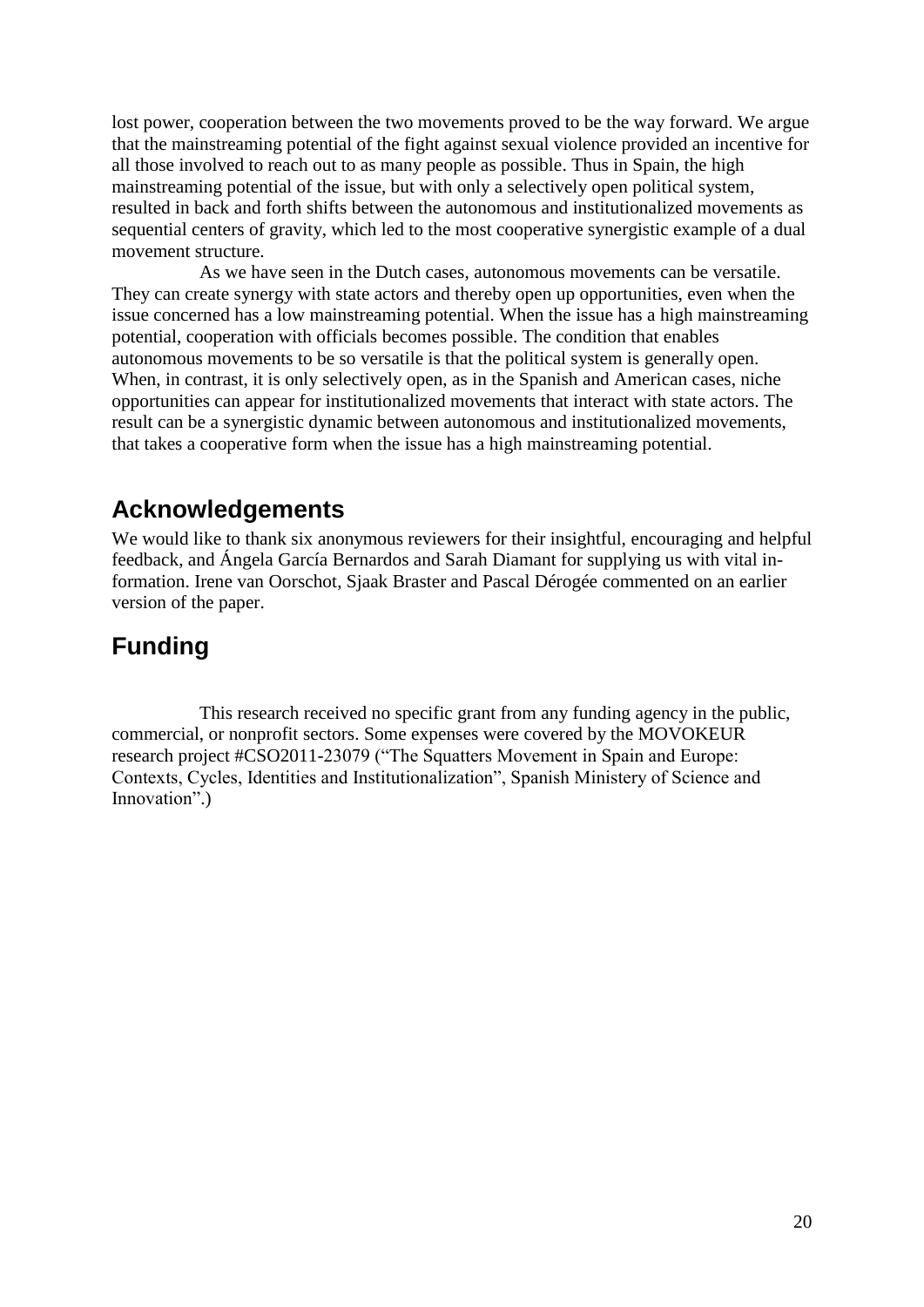### **References**

- Abu-Lughod, J. L. 1994. "Defending the Cross-subsidy Plan: The Tortoise Wins Again." In *The Battle for Tompkins Square Park. From Urban Village to East Village. The Battle for New York's Lower East Side,* edited by J. L. Abu-Lughod, 313–332*.* Oxford*:* Blackwell.
- Benford, R. D. 2000. "Framing Processes and Social Movements: An Overview and Assessment. *Annual Review of Sociology* 26 (1): 611–639.
- Bogad, L.M. 2005. *Electoral Guerrilla Theatre. Radical ridicule and social movements*. New York: Routledge
- Borgos S. 1986. "Low-income Homeownership and the ACORN Squatters Campaign. In *Critical Perspectives on Housing,* edited by R. Bratt, C. Hartman, and A. Meyerson, 428– 446. Philadelphia: Temple University Press.
- Brandes Gratz, R. 1989. *The Living City: How America's Cities Are Being Revitalized by Thinking Small in a Big Way*. New York: Simon and Schuster.
- Breines, W. 1980. Community and Organization: The New Left and Michels' "Iron Law". *Social Problems* 27(4): 419-429.
- Bröer, C. and J. W. Duyvendak. 2009. "Discursive Opportunities, Feeling Rules, and the Rise of Protests Against Aircraft Noise. *Mobilization* 14 (3): 337–356.
- Brotherton, M. A. 1978. *Conflict of Interest, Law Enforcement, and Social Change: A Case Study of Squatters on Morningside Heights*. Ann Arbor: University Microfilms International.
- CAA (Comisión Anti-Agresiones). 1988. *Jornadas Anti-Agresiones.* Madrid: Archivo CAA Madrid.
- CAA, Comisión AntiAgresiones, (1989). Ante la violación: Responde. Reforma del Código Penal ¡Ya! (CAA leaflet).
- Castells, M. 1997. *The Power of Identity*. Malden, MA: Blackwell.
- Cervera, M. M. Morón, C. Pérez, J. Pinto, and E. Srafeig. 1992. "Reflexiones Sobre el Movimienta Feminista de los Años 80–90.‖ *Mientras Tanto*, 48: 33–49.
- Chabot S., R. K. Givan, K. M. Kolins, and S. A. Soule. 2010. "Dialogue Matters. Beyond the Transmission Model of Transnational Diffusion between Social Movements." In *The Diffusion of Social Movements: Actors, Mechanisms, and Political Effects,* edited by R. K. Givan, K. M. Kolins, and S. A. Soule, 99–124. Cambridge: Cambridge University Press.
- CIMTM (Comisión Para la Investigación de Malos Tratos a Mujeres). 1984. *Documento de Análisis*. Madrid: CIMTM.
- Comisión de Derechos Humanos del Senado. 1989. *Ponencia de Investigación de Malos Tratos a las Mujeres* [Research Report on Ill-Treatment of Women], en BOGG. Senado III Legislatura. Serie I. Boletín General, 12 de mayo de 1989, 313.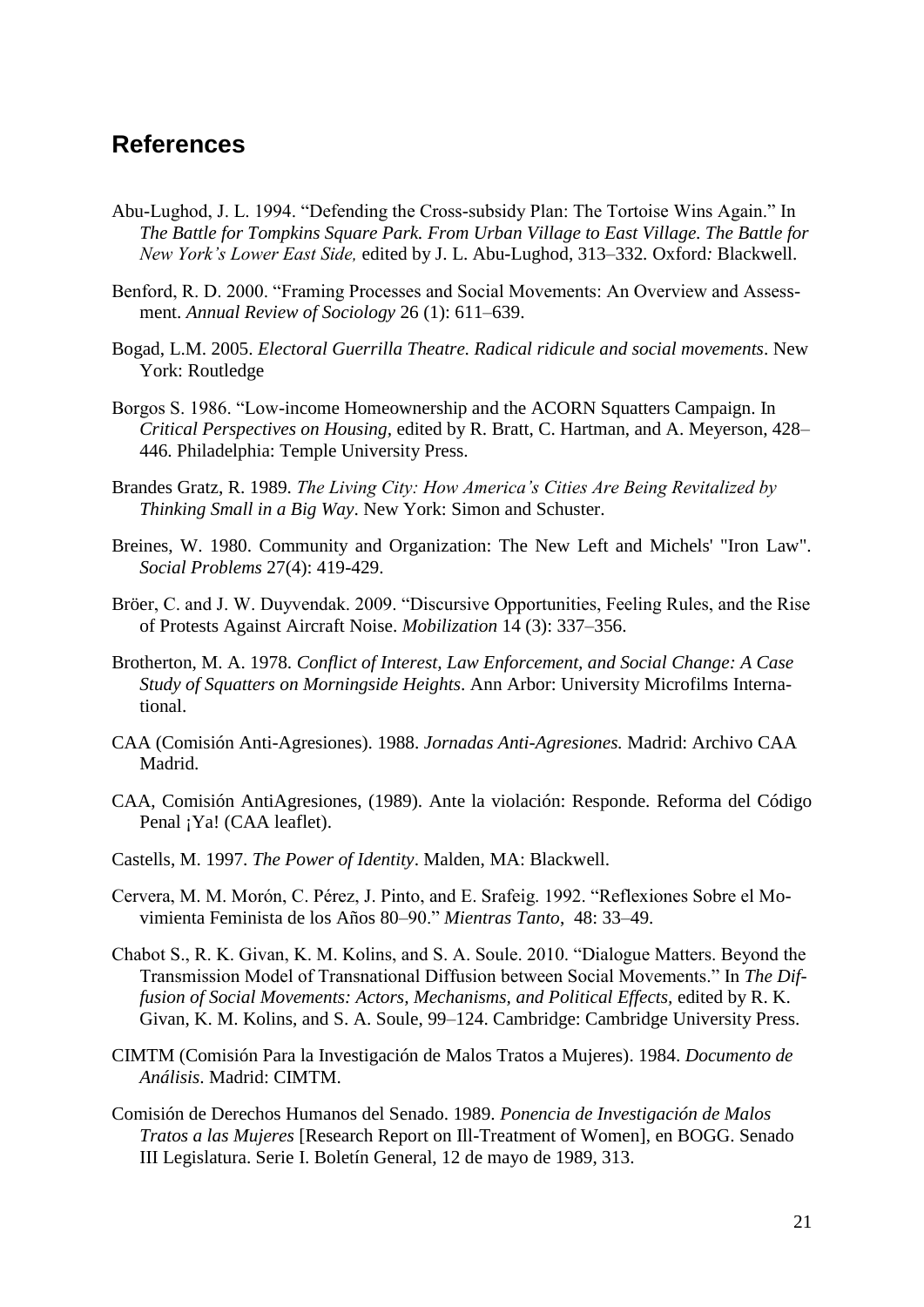- Colomer, J. 1996. Spain and Portugal: Rule by Party Leadership. In: Colomer J (ed) *Comparative European Politics. Abingdon:* Routledge, pp. 174-207 [third edition]
- Duivenvoorden, E. 2000. *Een Voet Tussen de Deur. Geschiedenis van de Kraakbeweging 1964–1999*. Amsterdam: Arbeiderspers.
- Dutch Department of Social Affairs. 1984. *Bestrijding van seksueel geweld tegen vrouwen en meisjes [Combating sexual violence against women and girls].* HTK 18542, nr. 2.
- e-CFR. 2012. *Title 24: Housing and Urban Development, Part 590—Urban Homesteading*. http://ecfr.gpoaccess.gov.
- Ferguson, S. 2007. "The Struggle for Space—Ten Years of Turf-battling on the Lower East Side." In *Resistance: A Radical Political History of the Lower East Side*, edited by C. Patterson, J. Flood, and A. Moore, 141–165. New York: Seven Stories Press.
- Ferree, M. 2003. Resonance and radicalism: Feminist framing in the abortion debates of the United States and Germany. *American Journal of Sociology* 109(2): 304-44.
- Ferree M. and C.M. Mueller 2007 "Feminism and the Women's Movement: A Global Perspective". In *The Blackwell Companion to Social Movements*, edited by D. A. Snow, S. A. Soule, and H. Kriesi, 576-607. Malden, MA: Blackwell.
- Flesher Fominaya, C. 2007. "Autonomous Movements and the Institutional Left: Two Approaches in Tension in Madrid's Anti-globalization Network. *South European Society and Politics* (12) 3: 335–358.
- Gil, S. L. 2011. *Nuevos Feminismos. Sentidos Comunes en la Dispersión. Una Historia de Trayectorias y Rupturas en el Estado Español*. Madrid: Traficantes de Sueños.
- Givan, R. K., K. M. Kolins, and S. A. Soule. 2010. "Introduction. The Dimension of Diffusion. In *The Diffusion of Social Movements: Actors, Mechanisms, and Political Effects,* edited by R. K. Givan, K. M. Kolins, and S. A. Soule, 1–15. Cambridge: Cambridge University Press.
- Goodwin, J. and J. M. Jasper. 1999. "Caught in a Winding, Snarling Vine: The Structural Bias of Political Process Theory.‖ *Sociological Forum* 14 (1): 27–54.
- Gutiérrez Lopez, P. 1990. "Violencia Domestica. Respuesta Legal e Institucional." In *Violencia y Sociedad Patriarcal,* edited by V. Marquiera and C. Sanchez, 123–136. Madrid: Pablo Iglesias.
- Instituto de la Mujer. 1992. *Memoria 1992* [Annual Report 1992]. Madrid: Instituto de la Mujer.

JAC (Jongeren Advies Centrum). 1975. *Jaarverslag*. Amsterdam: JAC.

- Jaffe, A. 2007. "Frank Morales." In *Resistance: A Radical Political History of the Lower East Side,* edited by C. Patterson, J. Flood, and A. Moore, 193–212*.* New York: Seven Stories Press.
- Jonnes, J. 1980. "For Squatters, Rent-free Life Is the Solution to High Costs." *New York Times,* March 23, R1.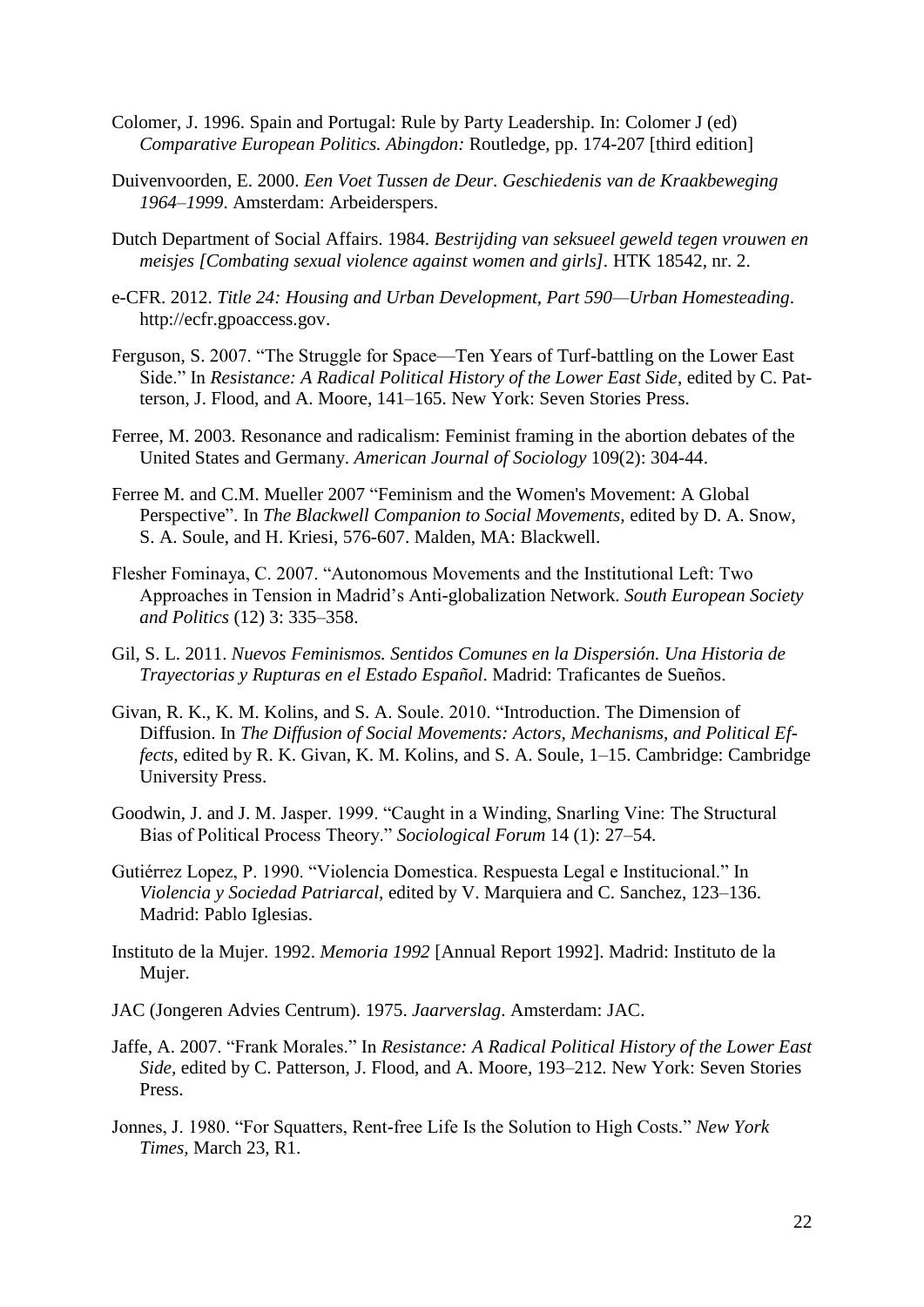- Kadir, N (2015). *The Autonomous Life? Paradoxes of Hierarchy and Authority in the Squatters Movement in Amsterdam*. New York: Bloomsbury Academic (forthcoming)
- Katsiaficas, G. 1997. *The Subversion of Politics: European Autonomous Social Movements and the Decolonization of Everyday Life*. Atlantic Highlands, NJ: Humanities Press.
- Koopmans, R. 2007. "Protest in Time and Space: The Evolution of Waves of Contention." In *The Blackwell Companion to Social Movements,* edited by D. A. Snow, S. A. Soule, and H. Kriesi, 19–46. Malden, MA: Blackwell.
- Koopmans, R., and J. Muis. 2009. "The Rise of Right-wing Populist Pim Fortuyn in the Netherlands: A Discursive Opportunity Approach." *European Journal of Political Research* 48 (5): 642–664.
- Kriesi, H. 2007. "Political Context and Opportunity." In *The Blackwell Companion to Social Movements,* edited by D. A. Snow, S. A. Soule, and H. Kriesi, 67–90. Malden, MA: Blackwell.
- Kriesi, H., R. Koopmans, J. W. Duyvendak, and M. Guigni. 1995. *New Social Movements in Western Europe. A Comparative Analysis*. London: UCL Press.
- Maqueda Abreu, M. 2009. "1989–2009: Veinte Años de 'Desencuentros' Entre la Ley Penal y la Realidad de la Violencia en la Pareja [Twenty years of incongruence against the penal code and the reality of partner violence]. *REDUR* 7, 25–35.
- McAdam, D. 1995. "'Initiator' and 'Spin-off' Movements: Diffusion Processes in Protest Cycles.‖ Paper presented at the Conference on Cross-National Influences and Social Movement Research, Mont-Pelerin, Switzerland, June 15–19.
- McAdam, D., S. Tarrow, and C. and Tilly. 2001. *Dynamics of Contention*. Cambridge: Cambridge University Press.
- Medina Ariza, J. J. 2002. *Violencia Contra la Mujer en la Pareja: Investigación Comparada y Situación en España* [Intimate Partner Violence: Comparative Research and Situation in Spain]. Valencia, Spain: Tiranc lo Blanc.
- Medina-Ariza, J. 2006. Politics of crime in Spain, 1978-2004. Punishment and Society, 8(2), 183-201.
- Meijnen, A. 1994. "Blijf Gebleven." In *Het Klappen van de Zweep: 20 Jaar Blijf van M'n Lijf Amsterdam*, edited by J. De Lima, 20. Amsterdam: Jan van Arkel.
- Melucci, A. 1989. *Nomads of the Present: Social Movements and Individual Needs in Contemporary Society*. London: Hutchinson Radius.
- Meyer, D. S. 2004. Protest and Political Opportunities. *Annual review of sociology* 30: 125- 145.
- Muzio, R. 2009. "The Struggle Against 'Urban Renewal' in Manhattan's Upper West Side and the Emergence of El Comité." *Centro Journal* (XXI) 2: 109-141. http://www.redalyc.org/pdf/377/37720842006.pdf.
- Offe, C. 1985. "New Social Movements: Challenging the Boundaries of Institutional Politics.‖ *Social Research* 52 (4): 817–868.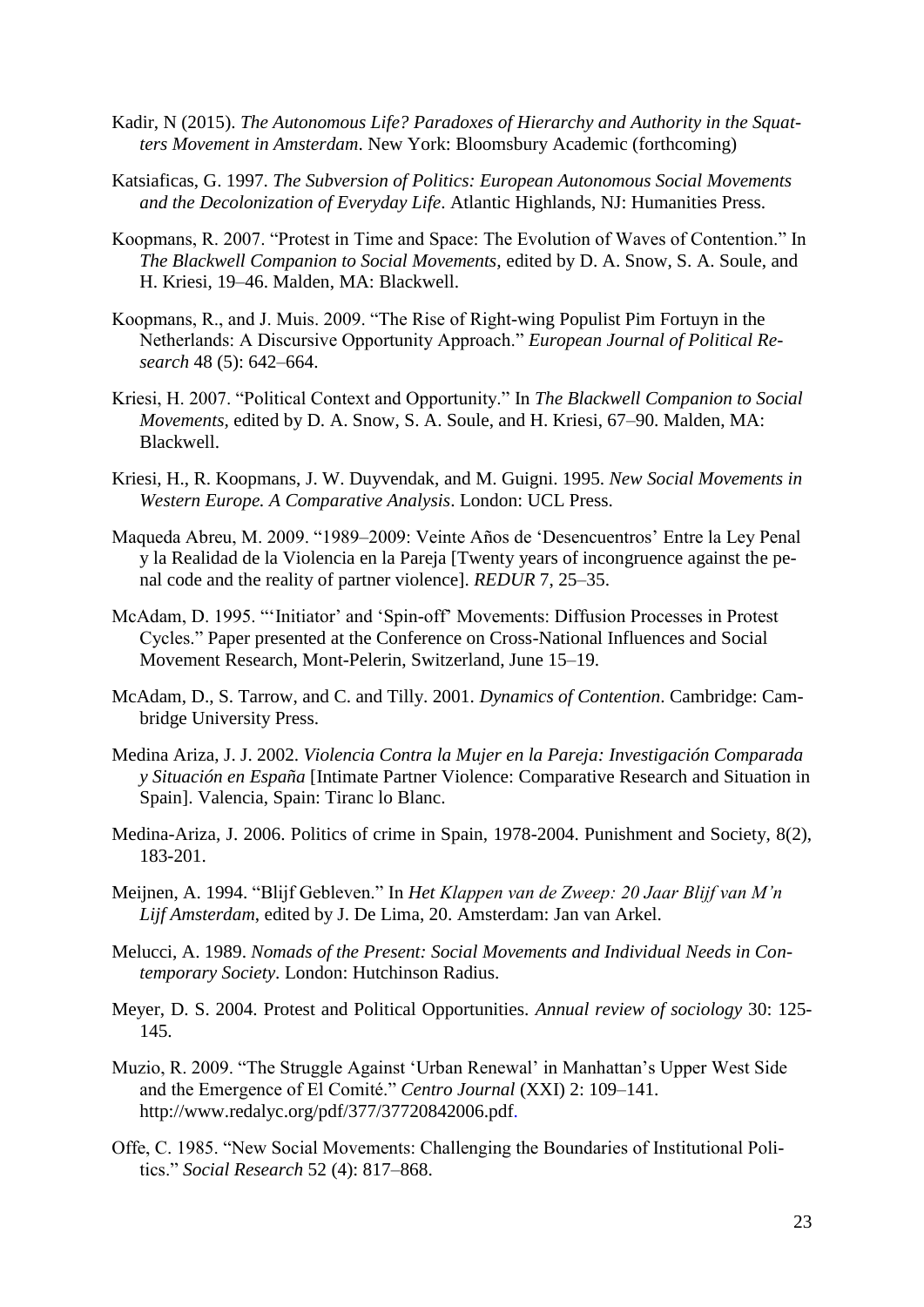- Osborne, R. 2008. "De la «Violencia» (de Género) a las «Cifras de la Violencia»: Una Cuestión Política.‖ *Revista de Metodología de Ciencias Sociales*, Universidad Nacional de Educación a Distancia 15, 99–124.
- Outshoorn, J., and J. Oldersma. 2007. "Dutch Decay: The Dismantling of the Women's Policy Network in the Netherlands.‖ In *Changing State Feminism,* edited by J. Outshoorn and J. Kantola, 182–202*.* Houndmills, UK: Palgrave.
- Pereria, A. P. 2003. "Women's Political Organizations in the Transition to Democracy: An Assessment of the Spanish and Italian Cases.‖ *Journal of Women's History* (15) 3: 143– 147.
- Picture the Homeless. 2011. *Banking on Vacancy. Homelessness and Real Estate Speculation*. New York: Picture the Homeless.
- Piven, F. F., and R. A. Cloward. 1977. *Poor People's Movements. Why They Succeed, How They Fail*. New York: Pantheon Books.
- Polletta, F., and J. M. Jasper. 2001. "Collective Identity and Social Movements." *Annual Review of Sociology* 27 (1): 283–305.
- Pruijt, H. 2003. "Is the Institutionalization of Urban Movements Inevitable? A Comparison of the Opportunities for Sustained Squatting in New York City and Amsterdam." *International Journal of Urban and Regional Research* 27 (1): 133–157.
- Pruijt, H. 2013a. Culture Wars, Revanchism, Moral Panics and the Creative City. A Reconstruction of a Decline of Tolerant Public Policy: The Case of Dutch Anti-squatting Legislation. *Urban Studies*, 50(6), 1114-1129
- Pruijt, H. 2013b. The Logic of Urban Squatting. *International Journal of Urban and Regional Research* 37 (1): 19–45.
- Schwartz, J. 1986. "Tenant Power in the Liberal City, 1943–1971." In *The Tenant Movement in New York City, 1904–1984,* edited by R. Lawson and M. Naison, 134–208. New Brunswick, NJ: Rutgers University Press. www.tenant.net.
- Scott, W. R., and G. F. Davis. 2007. *Organizations and Organizing. Rational, Natural, and Open Systems Perspectives*. Upper Saddle River, NJ: Pearson Education / Prentice Hall.
- Staggenborg, S. 1989. Stability and Innovation in the Women's Movement: A Comparison of Two Movement Organizations. *Social Problems* 36(1): 75-92.
- Tarrow, S. 1994. *Power in Movement, Social Movements and Contentious Politics.* Cambridge: Cambridge University Press.
- Tarrow, S. 2010. "Dynamics of Diffusion. Mechanisms, Institutions, and Scale Shift." In *The Diffusion of Social Movements: Actors, Mechanisms, and Political Effects,* edited by R. K. Givan, K. M. Kolins, and S. A. Soule, 204–219*.* Cambridge: Cambridge University Press.
- Tasman, C. 1996. *Louter Kabouter. Kroniek van een Beweging. 1969-1974.* Amsterdam: Babylon-De Geus.